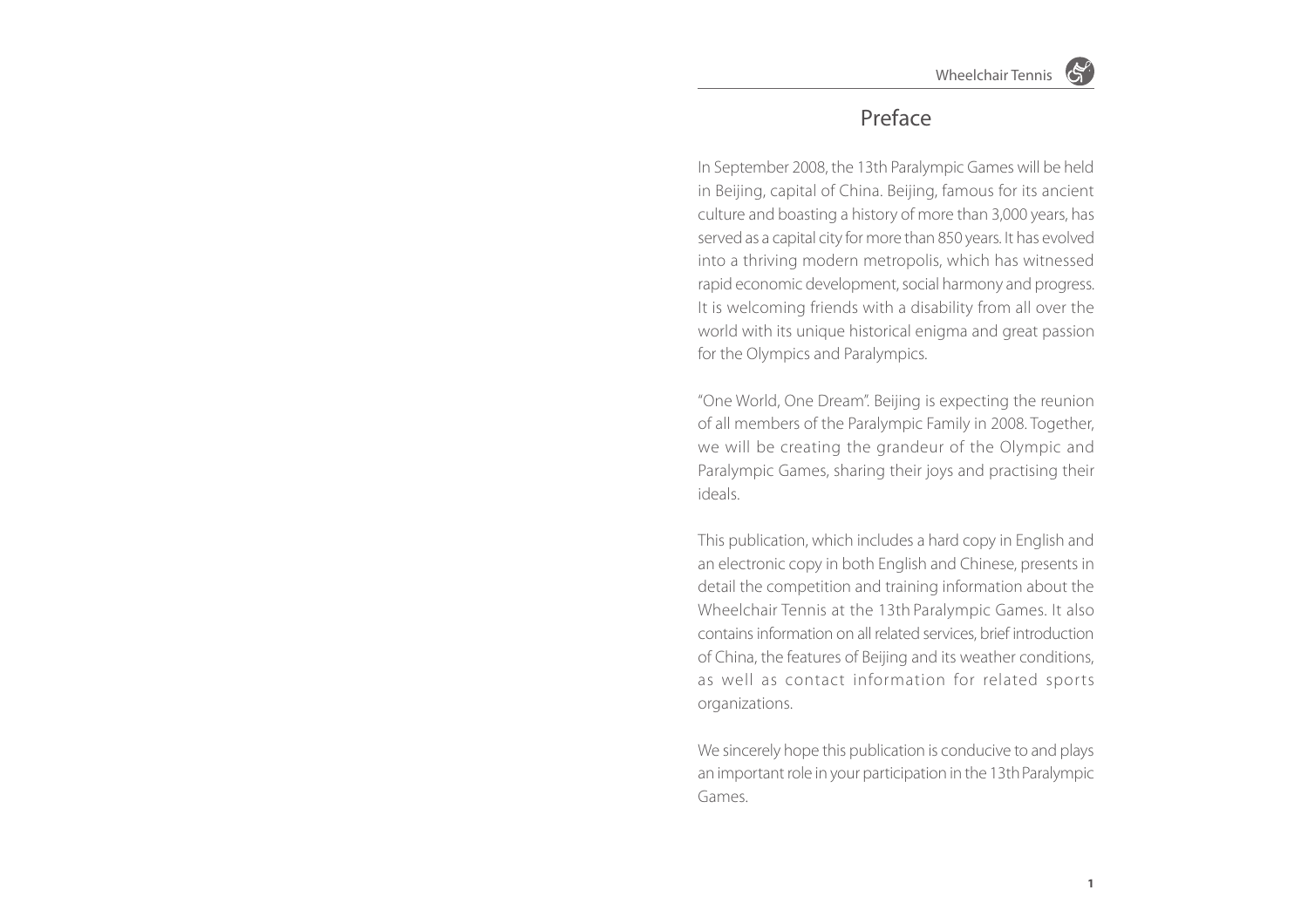# **Contents**

| <b>General Information</b> |  |
|----------------------------|--|
|----------------------------|--|

| China in Brief                         | 5  |
|----------------------------------------|----|
| Beijing in Brief                       | 7  |
| Beijing 2008 Paralympic Games in Brief | 9  |
| <b>Sport-Specific Information</b>      |    |
| Key Dates                              | 11 |
| Competition Dates and Location         | 12 |
| Number of Athletes                     | 12 |
| Competition Management                 | 12 |
| Medal Events                           | 13 |
| <b>Competition Rules</b>               | 13 |
| Competition Format                     | 14 |
| Eligibility and Qualification          | 15 |
| Nationality                            | 15 |
| <b>Sport Entries</b>                   | 16 |
| Sport Classification                   | 17 |
| Competition Schedule                   | 17 |
| Competition Venue                      | 19 |
| Training                               | 21 |
| <b>Equipment and Clothing</b>          | 23 |
| Victory Medals and Diplomas            | 25 |
| Doping Control                         | 26 |
| <b>Services</b>                        |    |
| Accommodation                          | 27 |
| Accreditation                          | 29 |
| <b>Accredited Seating</b>              | 30 |
| <b>Medical Services</b>                | 31 |
| Sport Information Services             | 32 |
|                                        |    |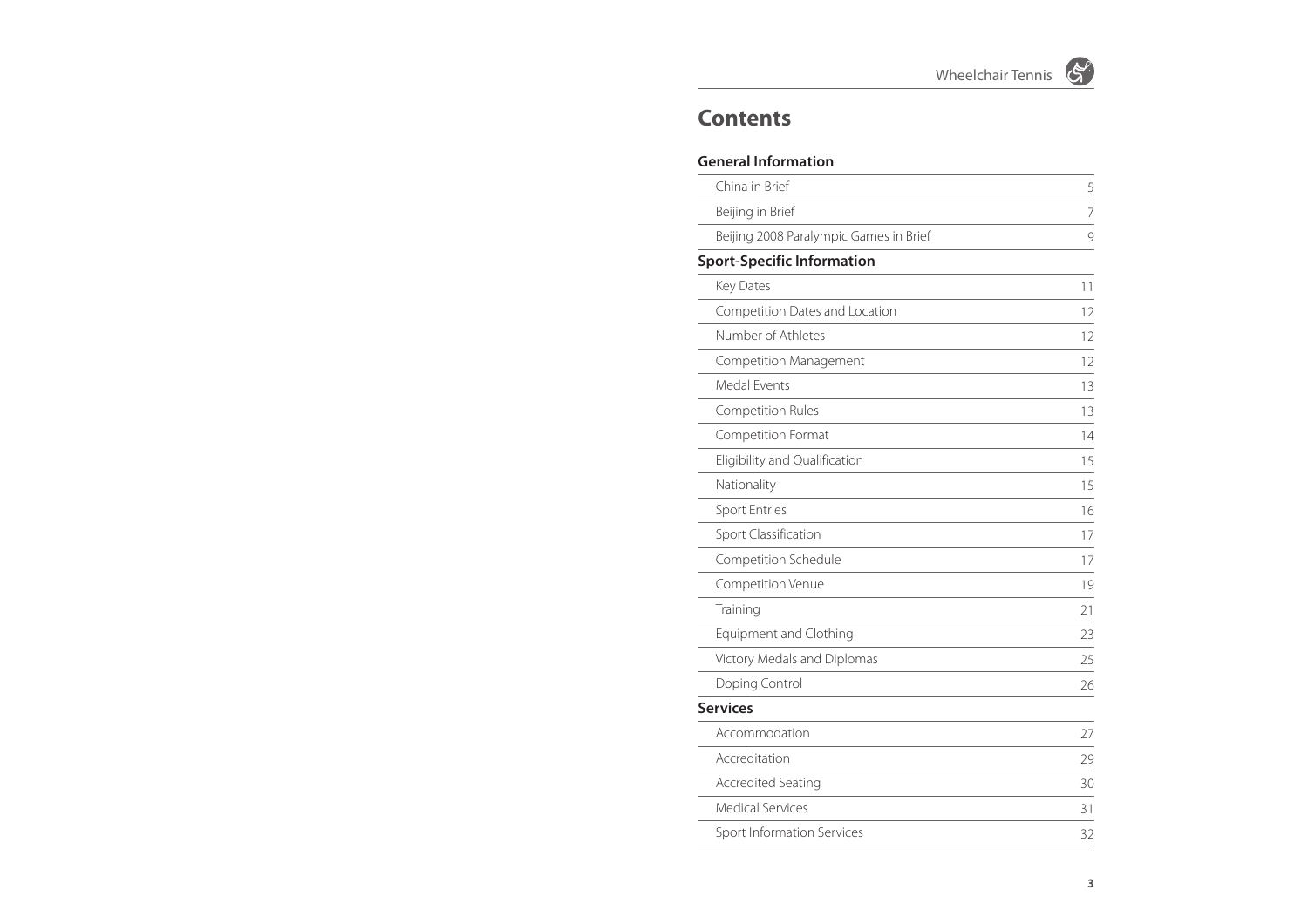### Wheelchair Tennis

| Transportation                                                          | 34 |
|-------------------------------------------------------------------------|----|
| <b>Weather Conditions</b>                                               | 35 |
| <b>Contacts</b>                                                         |    |
| International Paralympic Committee (IPC)                                | 36 |
| Beijing Organizing Committee for the Games of the XXIX Olympiad (BOCOG) | 36 |
| International Tennis Federation (ITF)                                   | 37 |
| China Disabled Persons' Federation (CDPF)                               | 38 |
| National Paralympic Committee of China                                  | 38 |
| <b>Graphics</b>                                                         |    |
| Competition Schedule (by Day by Sport)                                  |    |
| Layout of Competition Venue                                             |    |
| Locations of Competition Venue and Training Venue                       |    |
| Map of Transportation                                                   |    |
|                                                                         |    |

# **General Information**

# **China in Brief**

**• Geography**

China, situated in the eastern part of the Asian continent on the western coast of the Pacific, has a total land area of 9.6 million square kilometres, with the Tropic of Cancer crossing its southern part. Seventy per cent of its area experiences subtropical and temperate climate with four distinctive seasons, while about five per cent is in the tropical zone area and 25 per cent in the plateau zone area.

#### **• Climate**

Due to its vast territory and different latitudes, China experiences complicated climatic conditions. Monsoon climate is a prominent feature. The winter winds prevail from October to March, when most of the country is cold and dry. The summer winds reign from April to September, when most areas are hot and rainy.

#### **• History**

China is one of the world's civilized ancient countries. The 5,000 years of the Chinese nation not only have created cultural civilization, but material civilization as well. The Great Wall is one of the great engineering projects in world history. The invention of the compass, papermaking, gunpowder and printing gave evidence to the hardworking nature and wisdom of the Chinese people.

**• Capital**

Beijing is the capital of the People's Republic of China.

**• Population**

With over 1.3 billion inhabitants, China is the most populous country in the world.

### **• Language and Writing**

As a multi-ethnic country, China features the use of a diversity of languages and writings, which includes Chinese, Mongolian, Tibetan, Uygur and Korean and so on. Chinese is the national official language and the common language used by most of its people, and it is also one of the six working languages of the United Nations.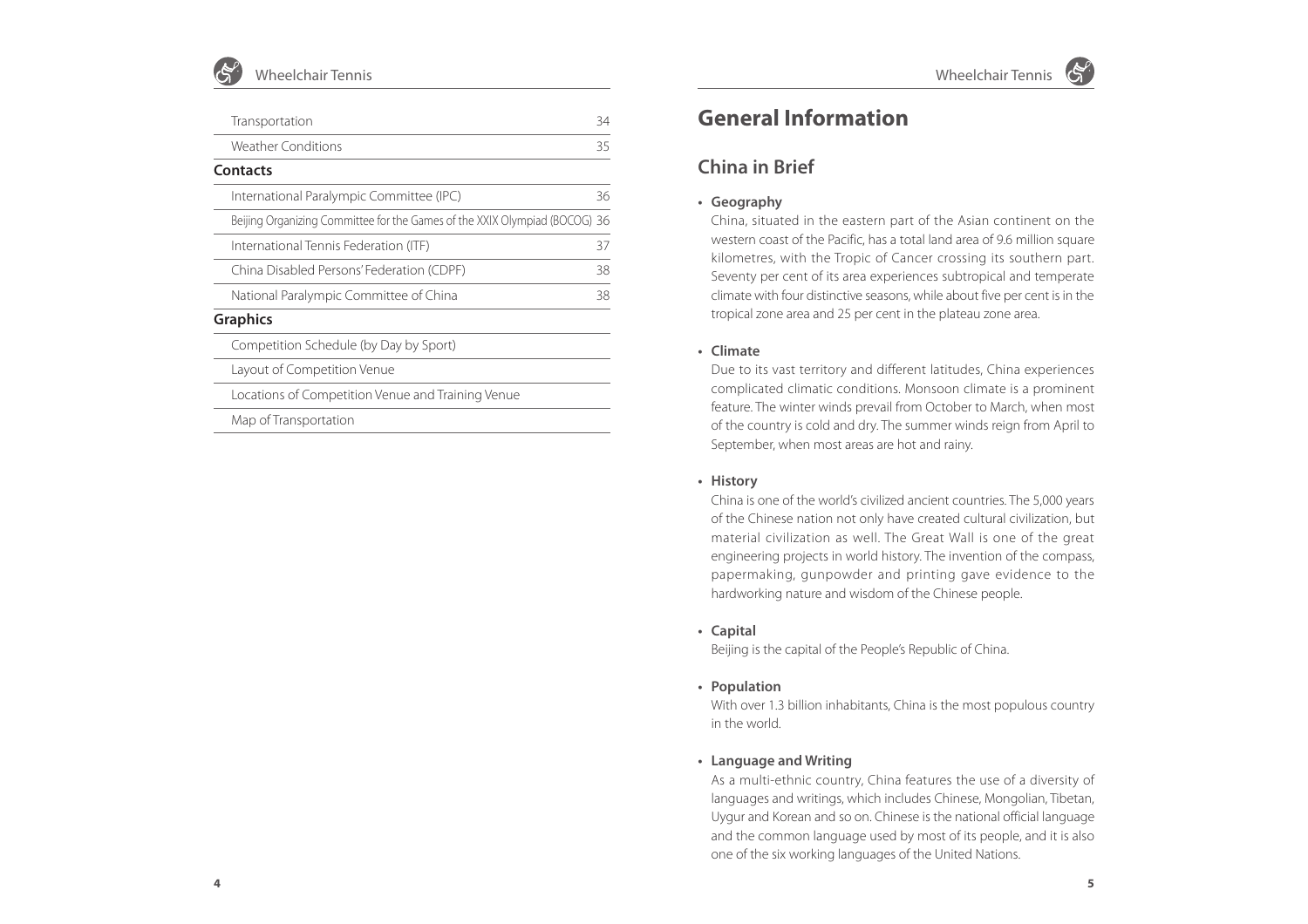



#### **• Currency**

Renminbi (RMB) is the country's legal currency. The notes are divided into 1, 2, 5, 10, 20, 50 and 100 *yuan*. The fractional currency is *jiao* and fen. One yuan is composed of 10 jiao and one jiao is composed of 10 fen. Currency exchange services are available at most banks and hotels throughout the country.

#### **• Beijing Time**

China has adopted the time of the 8th Time Zone East as its standard national time, which is called the Beijing Time. The Beijing Time is 8 hours in advance of the Greenwich Mean Time.

Please visit http://www.gov.cn for more information.

# **Beijing in Brief**

As the capital of the People's Republic of China, Beijing is the political and cultural centre of China and the centre of international communications. It is also one of the world-known historic and cultural cities.

**• Geography**

The geographic location of the city is 116°20'E and 39°56'N. It claims a total area of 16,410 square kilometres and actual residents of 15.38 million at present.

**• Climate**

Beijing features a temperate and semi-humid climate, with four distinctive seasons – short spring and autumn and long winter and summer. The average annual temperature is 13°C (55.40°F). January is the coldest month with an average temperature of  $-3.7$  °C (25.3 °F) and July is the hottest with an average temperature of 25.2°C (77.36°F). The average annual precipitation is 507.7 mm.

In September, the average temperature is 20.0°C (68.0°F), with a maximum of  $34.4^{\circ}$ C (93.9 $^{\circ}$ F); the average humidity is 68 per cent, and the average precipitation is 45.5 mm.

**• History**

Beijing is a city with a long history. Throughout dynasty changes, it has consistently served as a strategic place in the north of the country. As a capital city, Beijing claims a history of more than 850 years.

**• Historic Sites**

Beijing's long history has left it with a rich cultural heritage, which includes 7,309 sites of historic and cultural interest, such as the Forbidden City, the Temple of Heaven, the Beihai Park, the Summer Palace and the Great Wall, six of which have been inscribed onto the UNESCO World Heritage List.

#### **• City Development and the Paralympic Games**

Since Beijing won the bid to host the 29th Summer Olympic Games and the 13th Paralympic Games in 2008, the city has achieved consistent progress in the infrastructure construction of sports venues,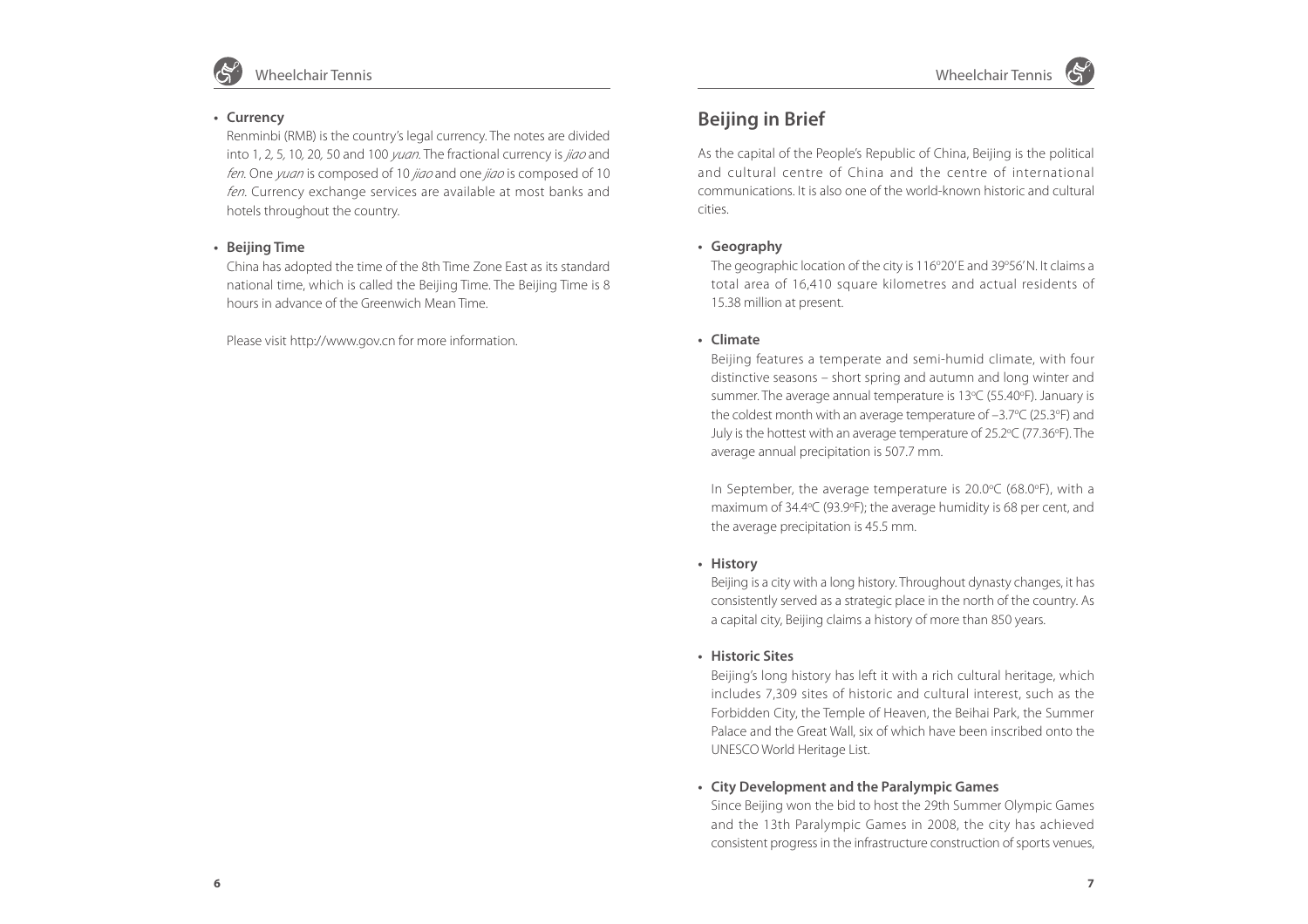

transportation, energy, communication, environment and the protection of cultural relics. At the same time, publicity campaigns and cultural activities have also been launched to promote the Paralympic movement and build the awareness in an orderly way.

Please visit http://www.beijing.gov.cn for more information.

### **Beijing 2008 Paralympic Games in Brief**

#### **• Dates and Locations**

The Beijing 2008 Paralympic Games will be held during September 6-17, 2008 in Beijing and the co-host cities, including Qingdao for the Sailing Regatta and the Hong Kong Special Administrative Region (SAR) for the Equestrian competition.

**• Scope of Activity**

| <b>Number</b><br>οf<br><b>Athletes</b> | Competition |                    | Competition | Competition<br><b>Venues</b> |         | <b>Training</b>    |               |
|----------------------------------------|-------------|--------------------|-------------|------------------------------|---------|--------------------|---------------|
|                                        | Sports      | <b>Disciplines</b> | Events      | <b>Cities &amp; Sports</b>   | Beijing | Outside<br>Beijing | <b>Venues</b> |
|                                        | 20          |                    | 472<br>21   | Beijing: 18 sports           | 18      | $\mathcal{P}$      | 28            |
| 4.000                                  |             |                    |             | Hong Kong SAR:<br>Equestrian |         |                    |               |
|                                        |             |                    |             | Qingdao: Sailing             |         |                    |               |

#### **• Concepts and Aim**

The concepts of the Beijing 2008 Paralympic Games are "Transcendence, Equality and Integration". "To be High-level with Distinguishing Features" is its goal. As the first OCOG to prepare both the Olympic and Paralympic Games under the IOC/IPC Agreement, Beijing Organizing Committee for the Games of the XXIX Olympiad (BOCOG) will provide the same level of services and guarantee for the Beijing 2008 Paralympic Games as for the Beijing 2008 Olympic Games. This will be done by following the regulations of the Host City Contract, Technical Manuals, fulfilling all promises and abiding by the principles of observance of conventions, unity of standards, respect of specific character and attention to detail. The Beijing 2008 Paralympic Games will meet the requirements of "concurrent preparation and equal splendor" with that of the Beijing 2008 Olympic Games.

#### **• Athletes and Visitors**

There will be 4,000 athletes from approximately 150 countries (regions) competing in 472 events of 20 sports. Large groups of people from the mass media, Paralympic Family, sponsors and visitors will gather in China to enjoy the Games and sightseeing.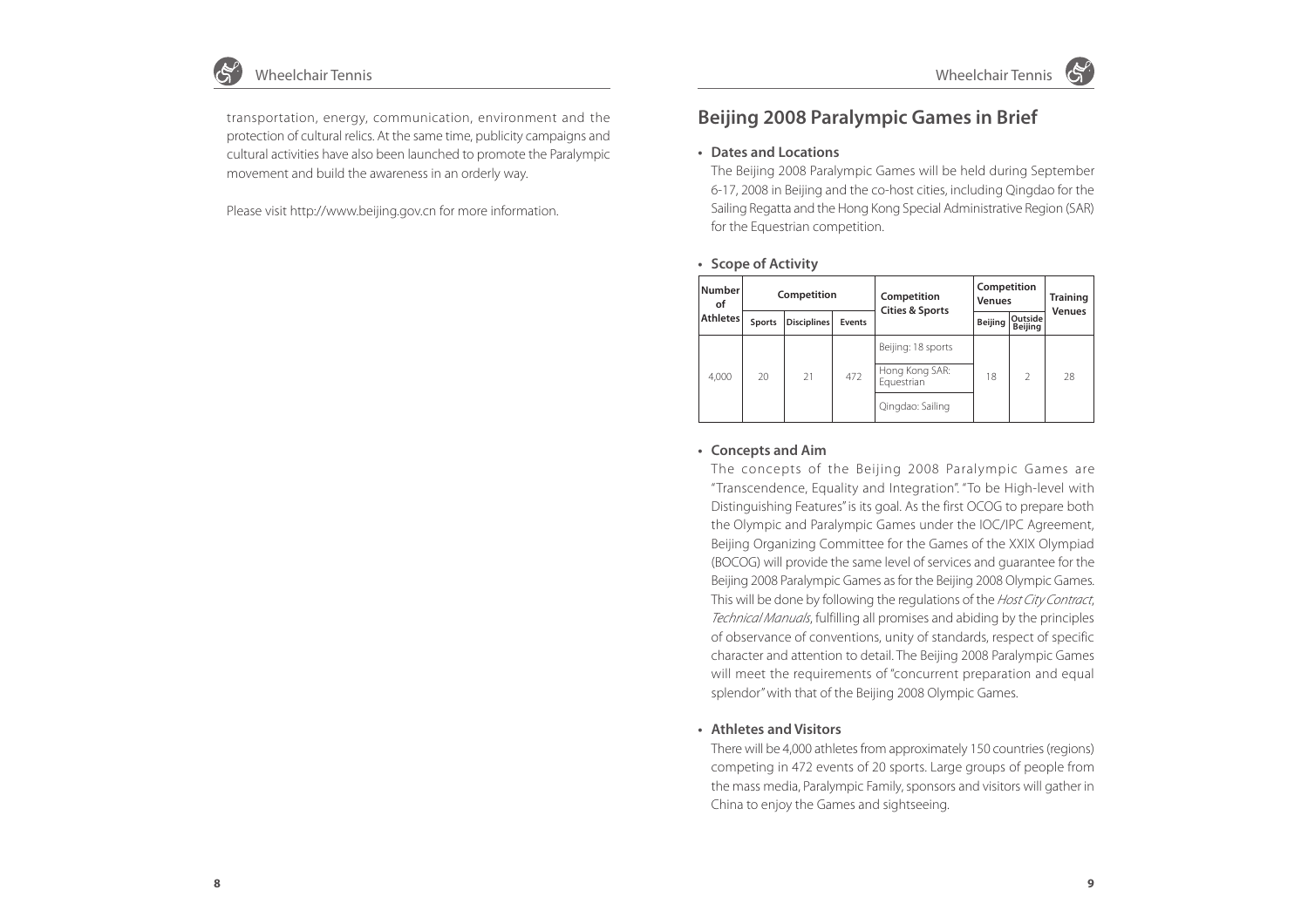

Wheelchair Tennis

#### **• Competition Venues and Facilities**

There will be 20 competition venues for the Beijing 2008 Paralympic Games, including 18 in Beijing, one in Qingdao (Sailing) and one in Hong Kong SAR (Equestrian). Athletes will be able to reach all competition venues in Beijing within 15-30 minutes from the Paralympic Village. Well-equipped and accessible facilities in the competition venues and the Paralympic Village will be provided for the athletes.

#### **• Testing Opportunities**

Testing opportunity for the sport of Goalball was held in September 2007 and that for Wheelchair Basketball to be held in January 2008. Additionally, two Athletics events and other Paralympic elements will be tested in the Olympic test events.

#### **• Cultural Events**

BOCOG will hold a Torch Relay, the Opening and Closing Ceremonies and other rich and colorful cultural events during the 2008 Paralympics showcasing the Chinese tradition and support for people with a disability.

These events will make the Beijing 2008 Paralympic Games a grand cultural festival for friends with all types of disabilities from all over the world united and sharing the excitement and harmony of the events. The Games will leave a valuable spiritual legacy for sports worldwide.

Please visit http://en.beijing2008.cn for more information.

# **Sport-Specific Information**

# **Wheelchair Tennis**

### **Key Dates**

| Pre-Opening of the Paralympic Village     | August 28, 2008    |
|-------------------------------------------|--------------------|
| Opening of Paralympic Village             | August 30, 2008    |
| Closing of Paralympic Village             | September 20, 2008 |
|                                           |                    |
| Commencement of Classification Evaluation | September 1, 2008  |
| Conclusion of Classification Evaluation   | September 4, 2008  |
| Opening Ceremony                          | September 6, 2008  |
| Closing Ceremony                          | September 17, 2008 |
| Commencement of Training                  | August 30, 2008    |
| Technical Meeting                         | September 7, 2008  |
| Draw Ceremony                             | September 7, 2008  |
| First Day of Competition                  | September 8, 2008  |
| Last Day of Competition                   | September 15, 2008 |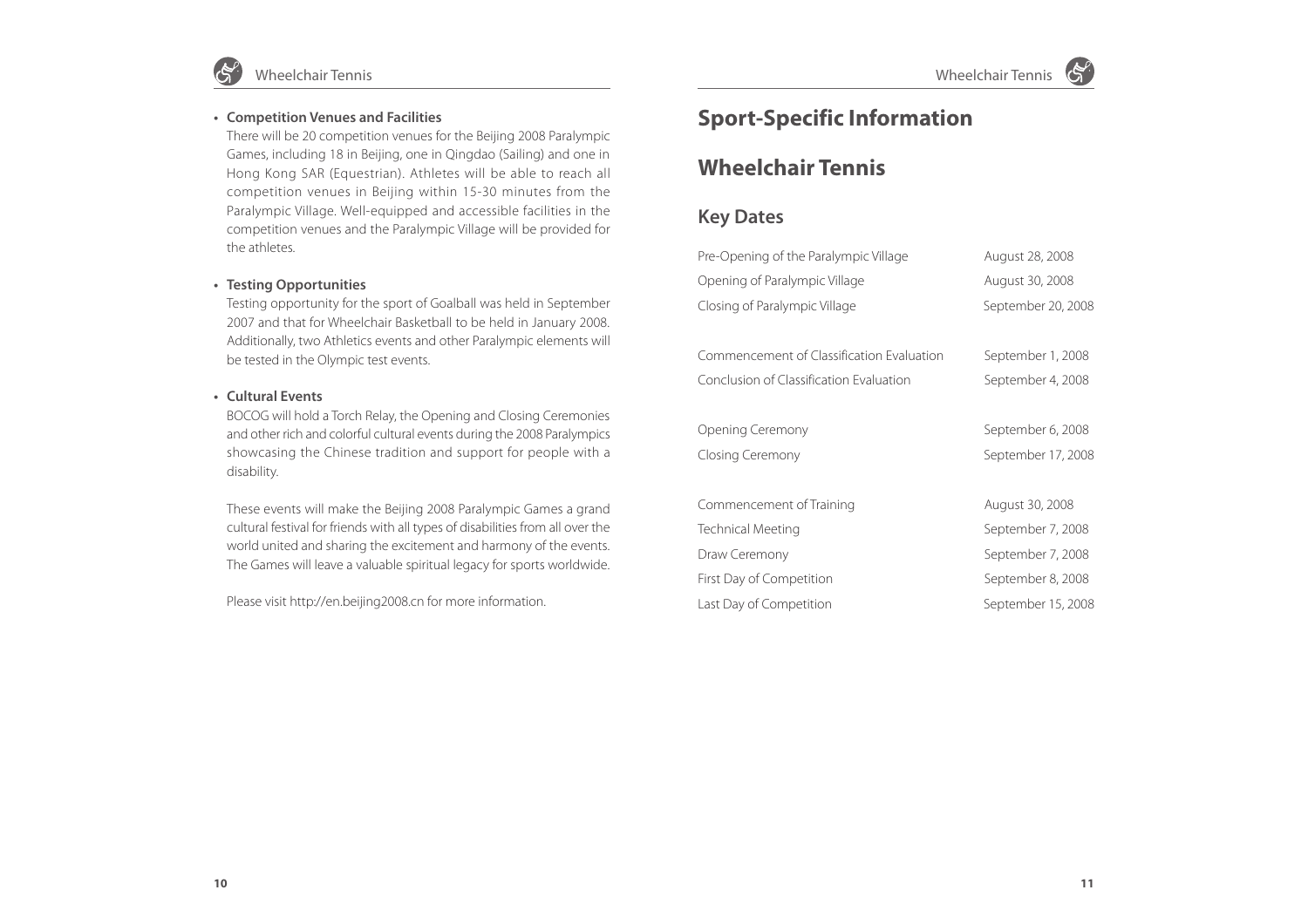

### **Competition Dates and Location**

The Beijing 2008 Paralympic Games Wheelchair Tennis competition will be held from September 8 to 15, 2008 (Days 2–9) at the Beijing Olympic Green Tennis Court.

### **Number of Athletes**

The number of the athletes competing in the Wheelchair Tennis competition is no more than 112, including men between 64 and 80, and women between 32 and 48,subject to the restrictions contained in the Beijing 2008 Paralympic Games Qualification Guide.

### **Competition Management**

**ITF Wheelchair Tennis Technical Delegate** Ellen de Lange, ITF Wheelchair Tennis Manager

**BOCOG Competition Management** Competition Manager: Chen Shu Deputy Competition Manager: Wan Jianbin

### **Medal Events**

The Wheelchair Tennis competition will consist of six medal events:

| Men     | Women   | Mixed          |
|---------|---------|----------------|
| Singles | Singles | Singles - Quad |
| Doubles | Doubles | Doubles - Ouad |

## **Competition Rules**

The Wheelchair Tennis competition at the Beijing 2008 Paralympic Games will be held in accordance with the ITF Rules of Wheelchair Tennis 2008 and the Code of Conduct of the 2008 ITF Wheelchair Tennis Handbook and Paralympic Regulations, in force at the Games time.

ITF, in conjunction with the BOCOG competition management, assumes the responsibility for the technical control and direction of the Wheelchair Tennis competition at the Beijing 2008 Paralympic Games.

#### **Technical Protests and Appeals**

Disputes will be resolved in accordance with the 2008 ITF Wheelchair Tennis Handbook and Paralympic Regulations.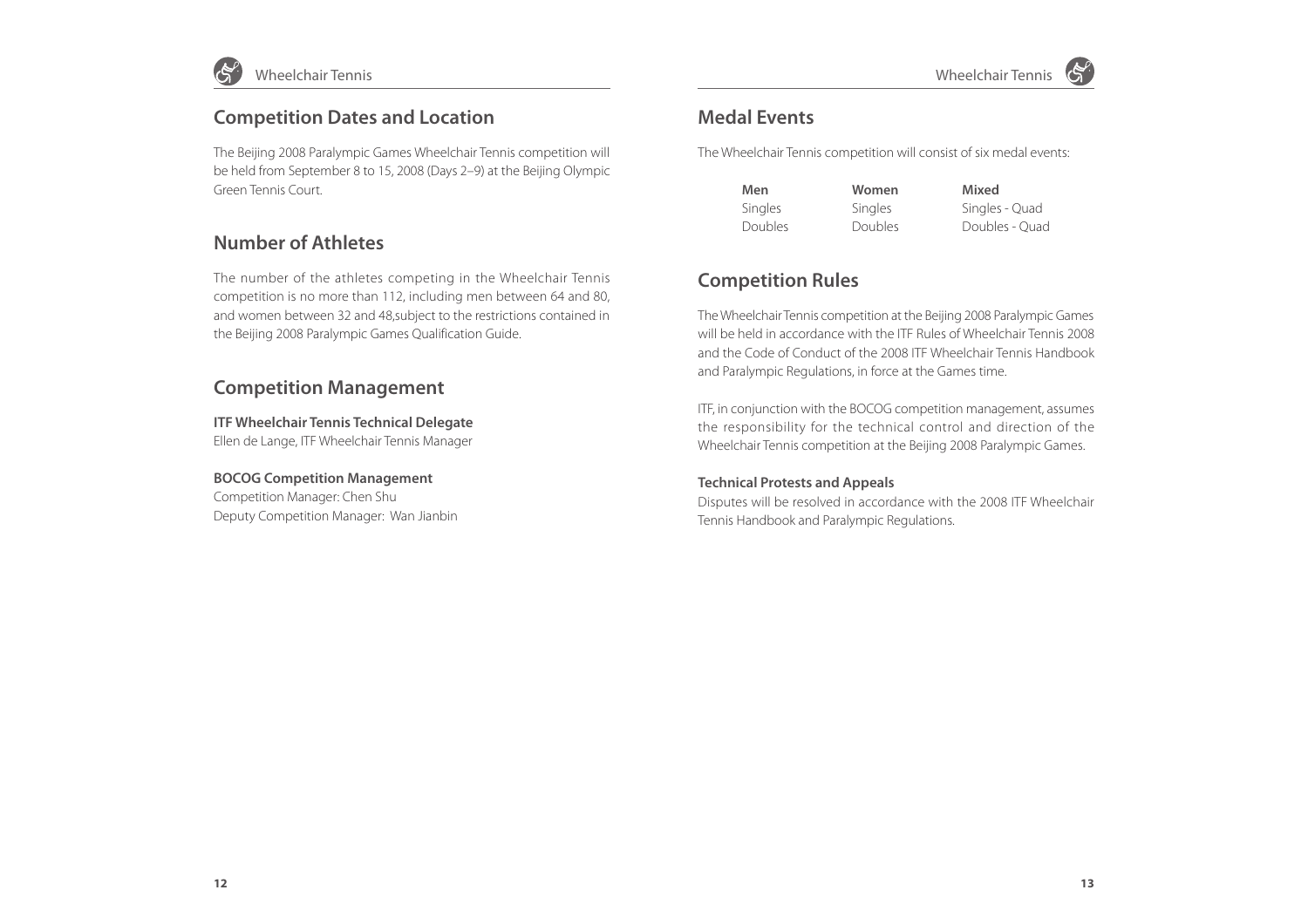



### **Competition Format**

The Quads competition is open for athletes of both genders.

Matches in all events shall be the best of three sets. The tie-break scoring system shall be operated in all sets. All competitions will be conducted in a single elimination format, with the winner advancing to the next round and the loser being eliminated.

All matches will be scheduled on a followed by or not before basis.

Following the semifinals, the losers will compete for the Bronze Medal, while the winners will compete for the Gold and Silver Medals.

The seeding for the competition will be based on the International Tennis Federation (ITF) Wheelchair Tennis World Ranking by September 1, 2008.

#### **Men's Singles–64 players**

Sixteen players will be seeded and the remaining players will be drawn. Any byes shall be given to the seeded players in descending order.

#### **Men's Doubles–maximum of 32 teams**

Eight teams will be seeded and the remaining teams will be drawn. Any byes shall be given to the seeded teams in descending order.

#### **Women's Singles–32 players**

Eight players will be seeded and the remaining players will be drawn. Any byes shall be given to the seeded players in descending order.

#### **Women's Doubles–maximum of 16 pairs**

Four teams will be seeded and the remaining teams will be drawn. Any byes shall be given to the seeded pairs in descending order.

#### **Quads Singles–16 teams**

Four players will be seeded and the remaining players will be drawn. Any byes shall be given to the seeded teams in descending order.

#### **Quads Doubles–maximum of 8 teams**

Two teams will be seeded and the remaining teams will be drawn. Any

byes shall be given to the seeded teams in descending order.

#### **Draw**

Singles players from the same NPC will be drawn to different quarter of the draw. In the doubles draw, teams from different NPCs will be drawn to different halves of the draw.

Officials of the ITF and BOCOG personnel will conduct the draw for the competition on September 7, at a time and location to be confirmed.

# **Eligibility and Qualification**

Only an NPC in good standing with the IPC may enter eligible and qualified athletes to compete in the Beijing 2008 Paralympic Games.

### **Eligibility**

Only athletes in good standing with ITF and meeting the General IPC Regulations on eligibility and the athlete eligibility rules for Wheelchair Tennis, as laid down in the Beijing 2008 Paralympic Games Qualification Guide, may compete in the Beijing 2008 Paralympic Games.

#### **Qualification Criteria**

For complete and latest information on all elements of the Qualification Criteria for Wheelchair Tennis, please refer to the official text in the Beijing 2008 Paralympic Games Qualification Guide which is regularly updated by the IPC on its website (http://www.paralympic.org).

# **Nationality**

Any athlete in the Paralympic Games must be a national of the country (region) of the NPC entering him or her and in compliance with the provisions of the IPC Athlete Nationality Policy as stated in Chapter 3.1 of the IPC Handbook (June 2006).

The IPC Governing Board shall resolve all disputes relating to the determination of the country (region) that a competitor may represent in the Paralympic Games.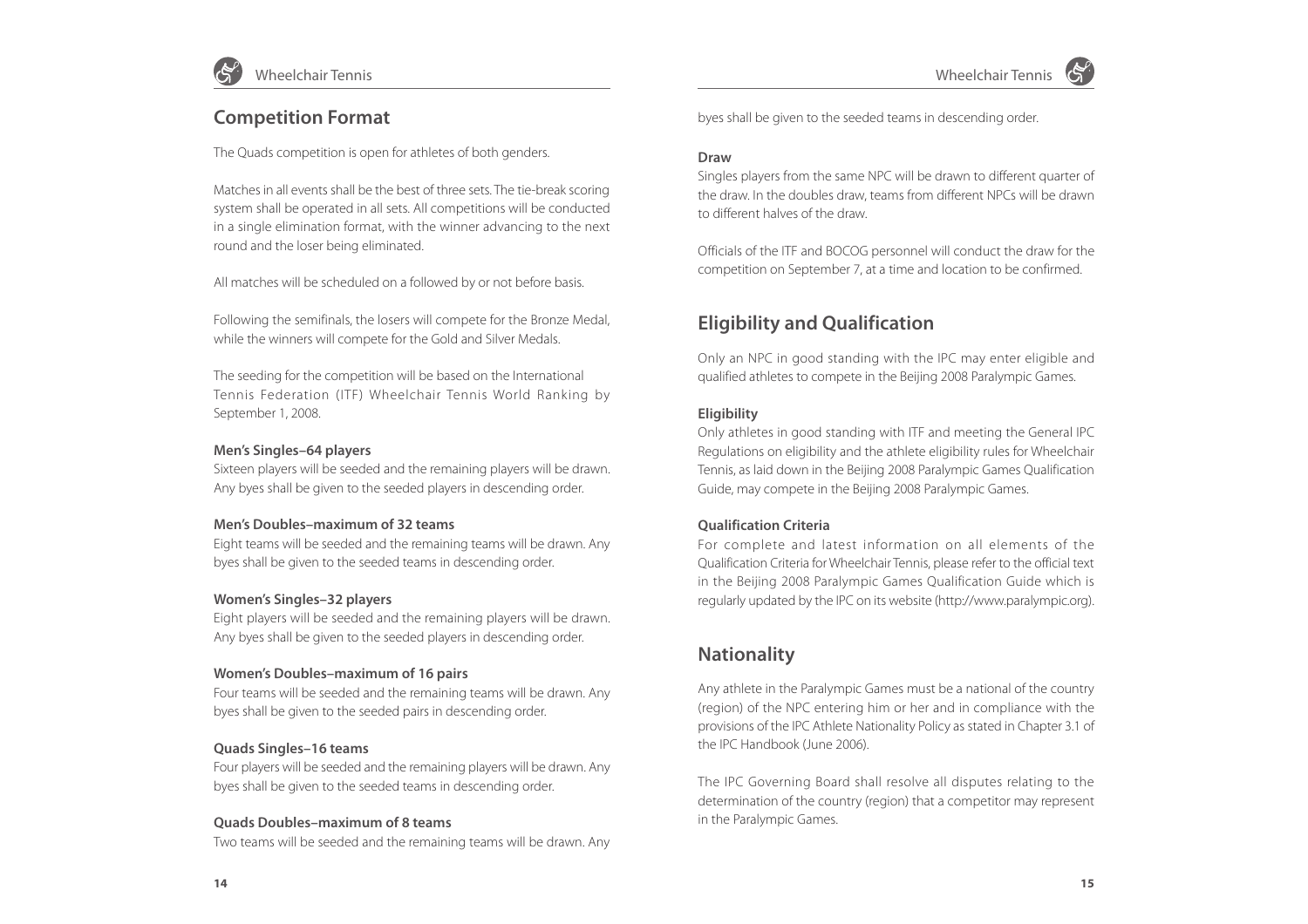

### **Sport Entries**

In order for an athlete to compete in the Beijing 2008 Paralympic Games, an NPC must submit official *Paralympic Sport Entry Form(s)* for the athlete. BOCOG Sport Entries will work in conjunction with the IPC and the ITF to verify that the entered athletes have met the eligibility and qualification standards. The verification of an athlete's sport class and classification status will be conducted in accordance with the Beijing 2008 Paralympic Games Classification Guide. The Paralympic Sport Entries process comprises three phases.

#### **PHASE I (Confirmation of Qualification)**

The first phase is the NPC's confirmation of qualification slot usage. Through Wheelchair Tennis qualifications criteria, NPCs are requested to confirm the use of qualification slots allocated to them or their qualified athletes to the ITF by the deadline of each sport outlined in the Beijing 2008 Paralympic Games Qualification Guide.

#### **PHASE II (Application for Accreditation Deadline—May 2, 2008)**

The second phase is the NPC's submission of *Accreditation Application* Forms for all potential athletes and NPC team officials. Each NPC must submit Accreditation Application Form(s) together with the IPC Eligibility Code Form(s) for all athletes and team officials that are selected or may be selected to participate in the Beijing 2008 Paralympic Games no later than May 2, 2008.

#### **PHASE III (Sport Entries Deadline—July 7, 2008)**

The third phase is the formal closing date of the Sports Entries. NPCs must submit the names and the Sport Entry Forms of all qualified athletes who have been selected to compete in the Beijing 2008 Paralympic Games. All *Paralympic Sport Entry Forms* must be completed in full and returned together with the Returned Forms Summary to BOCOG no later than 24:00 (Beijing Time), July 7, 2008. All the information provided on the Paralympic Sport Entry Form is considered final. The Paralympic Sport Entry Forms may not be amended after July 7, 2008. The ITF will validate all sports entry data.

Complete sport entry policies and procedures will be provided by BOCOG in the Paralympic Sport Entries and Qualification Instruction Manual to be distributed to NPCs by February 2008.

## **Sport Classification**

#### **Introduction**

There shall be no classification at the Wheelchair Tennis event of the Beijing 2008 Paralympic Games. In order to be eligible for the quad competition, quad athletes should receive the quad status from the ITF as per quad eligibility regulations in the 2008 ITF Wheelchair Tennis Handbook.

### **Competition Schedule**

(Version as of December 20, 2007)

| Day 2<br><b>Session WTE01</b> | September 8 (Monday)<br>Venue<br>Start: 11:00 End: 20:00 Beijing Olympic Green Tennis Court<br>Men's Singles - Open Round of 64<br>Women's Singles - Open Round of 32                                                                                                                     |
|-------------------------------|-------------------------------------------------------------------------------------------------------------------------------------------------------------------------------------------------------------------------------------------------------------------------------------------|
| Day 3<br><b>Session WTE02</b> | September 9 (Tuesday)<br>Venue<br>Start: 11:00 End: 20:00 Beijing Olympic Green Tennis Court<br>Men's Singles - Open Round of 32<br>Women's Doubles - Open Round of 32<br>Quad Singles - Open Round of 16                                                                                 |
| Day 4<br><b>Session WTE03</b> | September 10 (Wednesday)<br>Venue<br>Start: 11:00 End: 20:00 Beijing Olympic Green Tennis Court<br>Men's Doubles - Open Round of 16<br>Women's Singles - Open Round of 16<br>Women's Doubles - Open Round of 16<br>Quad Singles - Open Quarterfinals<br>Quad Doubles - Open Quarterfinals |
| Day 5<br><b>Session WTE04</b> | September 11 (Thursday)<br>Venue<br>Start: 11:00 End: 20:00 Beijing Olympic Green Tennis Court<br>Men's Singles - Open Round of 16<br>Women's Singles - Open Quarterfinals<br>Women's Doubles - Open Quarterfinals<br>Quad Doubles - Open Semifinals                                      |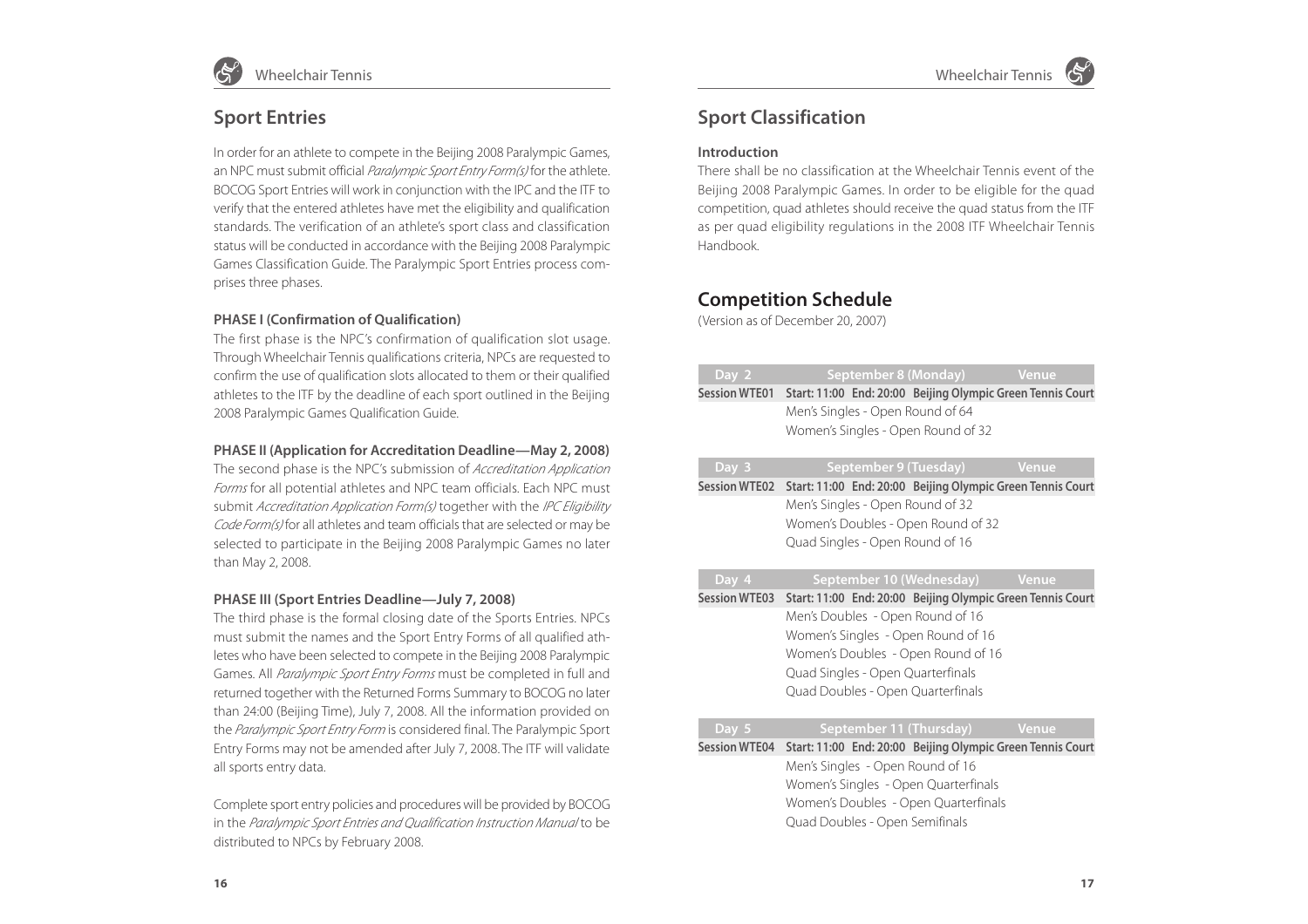



| Day 6                | Venue<br>September 12 (Friday)                             | Con     |
|----------------------|------------------------------------------------------------|---------|
| <b>Session WTE05</b> | Start: 13:00 End: 18:00 Beijing Olympic Green Tennis Court |         |
|                      | Men's Singles - Open Quarterfinals                         | The W   |
|                      | Men's Doubles - Open Quarterfinals                         | Court.  |
|                      | Women's Singles - Open Semifinals                          | capac   |
|                      | Quad Singles - Open Semifinals                             | 2,000   |
|                      |                                                            | seven   |
| Day 7                | Venue<br>September 13 (Saturday)                           |         |
| <b>Session WTE06</b> | Start: 13:00 End: 18:00 Beijing Olympic Green Tennis Court | Facil   |
|                      | Men's Singles - Open Semifinals                            |         |
|                      | Men's Doubles - Open Semifinals                            | Field   |
|                      | Women's Singles - Open Bronze Medal Match                  | The Be  |
|                      | Women's Doubles - Open Semifinals                          | Court   |
|                      | Quad Singles - Open Bronze Medal Match                     | total). |
|                      | Quad Doubles - Open Bronze Medal Match                     |         |
|                      | Quad Doubles - Open Gold Medal Match                       | The co  |
|                      | Quad Doubles - Open Victoty Ceremony                       | hard c  |
| Day 8                | Venue<br>September 14 (Sunday)                             | The ba  |
| <b>Session WTE07</b> | Start: 13:00 End: 19:00 Beijing Olympic Green Tennis Court |         |
|                      | Men's Singles - Open Bronze Medal Match                    | Acces   |
|                      | Men's Doubles - Open Bronze Medal Match                    | After I |
|                      | Men's Doubles - Open Gold Medal Match                      | to the  |
|                      | Men's Doubles - Open Victory Ceremony                      |         |
|                      | Women's Singles - Open Gold Medal Match                    | Warn    |
|                      | Women's Singles - Open Victory Ceremony                    | In add  |
|                      | Women's Doubles - Open Bronze Medal Match                  | to the  |
|                      | Quad Singles - Open Gold Medal Match                       | Centre  |
|                      | Quad Singles - Open Victory Ceremony                       |         |
|                      |                                                            | Locke   |
| Day 9                | September 15 (Monday)<br>Venue                             | Two L   |
| <b>Session WTE08</b> | Start: 13:00 End: 19:00 Beijing Olympic Green Tennis Court | will be |
|                      | Men's Singles - Open Gold Medal Match                      | and m   |
|                      | Men's Singles - Open Victory Ceremony                      |         |
|                      | Women's Doubles - Open Gold Medal Match                    | Gymr    |
|                      | Women's Doubles - Open Victory Ceremony                    | A gym   |
|                      |                                                            |         |
|                      |                                                            |         |
|                      |                                                            |         |

### **Competition Venue**

/heelchair Tennis will be held at the Beijing Olympic Green Tennis The venue is 1 km from the Paralympic Village and will have a total ity of 10,000 seats in the Centre Court, 4,000 seats in Show Court 1, seats in Show Court 2 and 200 seats in each of the remaining match courts.

### **Facilities at the Competition Venue**

### *Field of Play*

eijing Olympic Green Tennis Court consists of a Centre Court, Show 1, Show Court 2 and seven other match courts (10 match courts in

ourt surface to be used for all matches and practice courts will be court and of DecoTurf II material.

alls used for the competition will be of the Wilson-US Open type.

### *Access to the Field of Play*

leaving their own lounges, athletes and court officials will proceed match and practice courts through designated walkways.

#### *Warm-up Area*

lition to the 10 match courts, which will be used for warm-up prior start of play, there will be six practice courts at the Olympic Tennis e for warm-up and practice.

#### *Locker Rooms*

ocker Rooms for male and two Locker Rooms for female athletes e provided with facilities including showers, toilets, changing areas hassage beds.

#### *Gymnasium (Fitness Facility)*

n area will also be available next to athletes' lounge.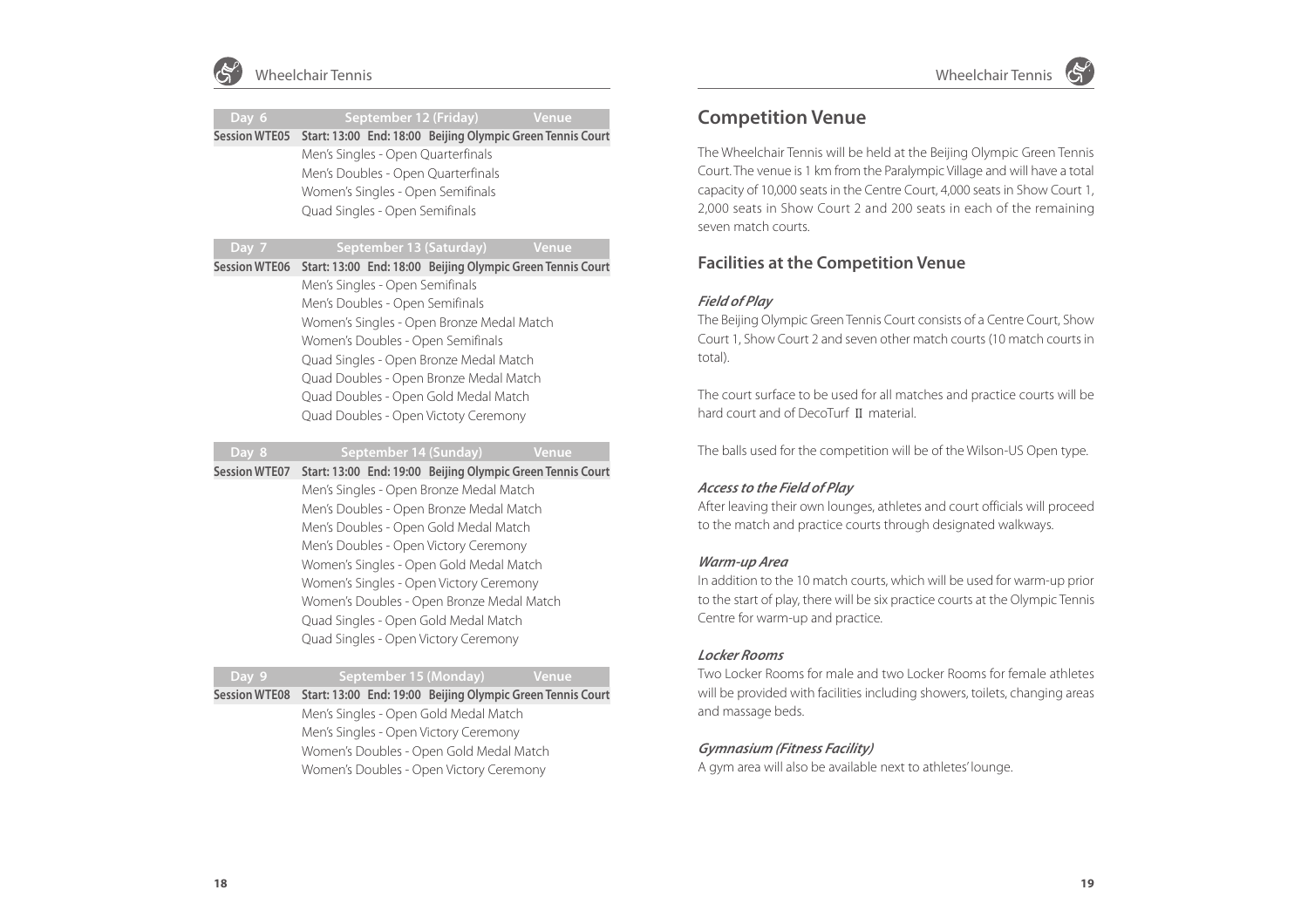



#### *Mixed Zone*

The mixed zone is an area where accredited media will be allowed to conduct short interviews, immediately after athletes have competed on Centre Court and Show Court 1. Commonly, athletes must pass through the mixed zone to exit the field of play and are requested to cooperate and to speak with press or broadcasters.

#### *Athletes' and NPC Team Officials' Lounge*

A lounge will be available for athletes and NPC team officials at the Beijing Olympic Green Tennis Court. It will be open during all training and competition sessions and refreshment, beverage and hot food are available.

#### *Equipment Services*

A stringing service room will be located between the Doping Control Station and the Locker Rooms of Umpires (male).

#### *Wheelchair Repair Station*

 A Wheelchair Repair Station will be available at a specific location in the competition venue with basic repairs if necessary.

### **Training**

The Wheelchair Tennis training venue will meet all ITF requirements and will be accommodated at the Beijing Olympic Green Tennis Court.

#### **Training Venue**

#### *Beijing Olympic Green Tennis Court*

| Practice Site Category | Match courts                                   |
|------------------------|------------------------------------------------|
|                        | same surface as match court                    |
| Period I:              |                                                |
| Operating Dates        | August 30 - September 7                        |
| Operating Hours        | $9:00 - 20:00$                                 |
| Number of Courts       | 10 match courts                                |
|                        | 6 practice courts                              |
| Period II:             |                                                |
| Operating Dates        | September 8-15                                 |
| Operating Hours        | 9:00-22:00 (or until completion of last match) |
| Number of Courts       | 10 match courts (only availabe when            |
|                        | there is no match.)                            |
|                        | 6 practice courts                              |

Distance from Paralympic Village 1 km

Practice Sessions Time allowed will depend on availability

Basically, the equipment to be used at the Practice Courts will be the same as for the Match Courts.

#### Supporting Facilities

Locker Rooms Locker Rooms will be available. Shower Shower is available in Locker Room. Medical Services Medical service will be provided. Athletes' Lounge **Athletes'** lounge will be available. Media Area Defined area for media will be available.

### **Booking**

The timetable for practice will be provided for each participating NPC upon its arrival at the Paralympic Village.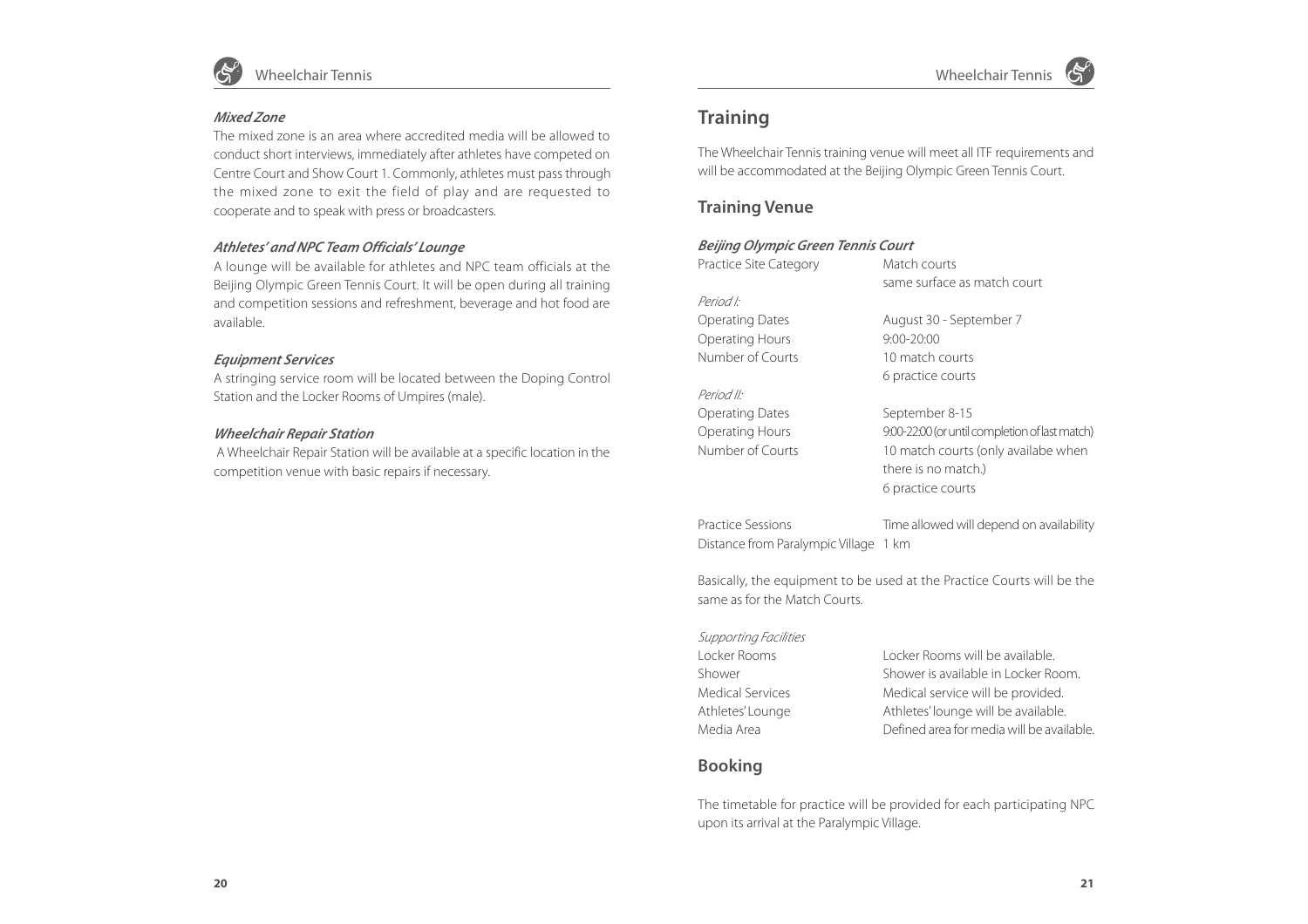

Booking for the period I (from August 30 –September 7, 2008 ) can be made in the Sport Information Desk (SID) at the competition venue or in the Sport Information Centre (SIC) in the Paralympic Village until 17:00, the day before practice.

During the period II (from September 8-15, 2008), players shall book their practice time according to the competition schedule for next day. The latest time for accepting the booking request will be one hour after the last match finishes on each day.

### **Other Information**

Accredited media will have the right of access to designated areas at the training venues.

All training-related information will be available in the INFO2008 system.

## **Equipment and Clothing**

Pursuant to the IPC Handbook, no form of publicity or propaganda, commercial or otherwise, may appear on persons, on sportswear, accessories or, more generally, on any article of clothing or equipment whatsoever worn or used by the athletes or other participants in the Paralympic Games, except for the identification of the manufacturer of the article or equipment concerned, provided that such identification shall not be marked conspicuously for advertising purposes.

The NPC should, where possible, use national colours, the official name and abbreviation of the country (region) and emblems, and NPC marks on all uniforms, in order to visually enhance the national identity of the athletes.

The NPC must not use any Olympic marks (e.g. Olympic Rings, NOC Emblem, "National Olympic Committee of COUNTRY (REGION)").

#### **Equipment**

One identification of the Manufacturer per equipment item will be permitted, not taking up more than 10 per cent of the surface area of the item with a maximum size of 60 cm2.

#### **Clothing**

One identification of the Manufacturer per clothing item will be permitted with a maximum size of 20 cm2.

#### **Accessories**

One identification of the Manufacturer per accessory item will be permitted with a maximum size of 6 cm2.

EYEWEAR: one identification of the manufacturer per accessory item will be permitted, placed on one of the arms and to a maximum size of 6 cm<sup>2</sup>; alternatively, two identifications of the manufacturer will be permitted, placed one on each arm and to a maximum size of 3 cm2 each.

HEADGEAR: one identification of the manufacturer per accessory item will be permitted, to a maximum size of 6 cm<sup>2</sup> and placed above either one of the ears.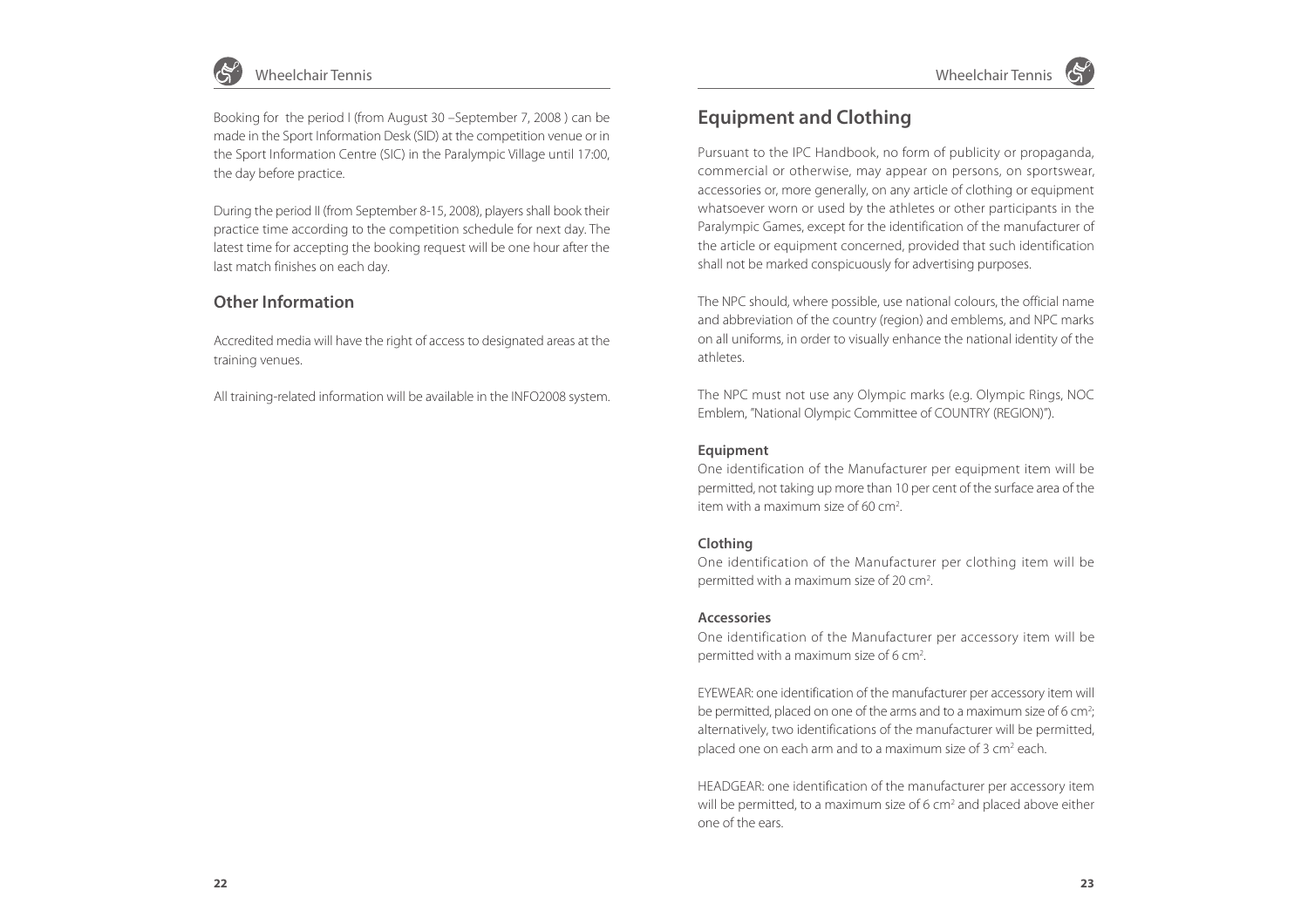

GLOVES: one identification of the manufacturer per accessory item will be permitted, to a maximum size of 6 cm<sup>2</sup>.

Identification of the manufacturer is prohibited on an athlete's person (e.g. Tattoos), as well as on contact lenses, earplugs, mouth guards, nose clips and water bottles.

#### **Footwear**

One identification of the Manufacturer per item will be permitted, with a maximum size of 6 cm<sup>2</sup>.

#### **Wheelchair**

FRAME

The identification of the manufacturer may appear in a maximum of two places on the frame and may not exceed 2 cm in height and 20 cm in length.

#### CUSHION

The identification of the manufacturer may appear on the side or both sides of the cushion but must not exceed 30 cm<sup>2</sup> in each instance.

#### BACK UPHOLSTERY

The manufacturer's logo may appear on the back upholstery but must not exceed 30 cm2.

#### WHFFL<sub>S</sub>

One identification of the manufacturer identification may appear on the wheels but must not exceed 12 cm<sup>2</sup>

#### SPOKE PROTECTORS

The identification of the manufacturer of the specific wheelchair in question may appear on both spoke protectors but must not exceed 12 cm2 in either instance.

For more detailed information and specific identification of the sport, please refer to the IPC Manufacturer Identification Guidelines Beijing 2008 Paralympic Games (June 2007).

Any violation of the provisions of the present clause shall result in disqualification or withdrawal of the accreditation of the person concerned. The decisions of the IPC Management Committee regarding this matter shall be final.

## **Victory Medals and Diplomas**

For individual events in the sport of Wheelchair Tennis, the athlete placed first is entitled to a silver gilt medal and a diploma, the athlete placed second to a silver medal and a diploma, and the athlete placed third to a bronze medal and a diploma. Depending on the number of athletes competing in an individual event, diplomas will be distributed as follows to the remaining places:

| No. of Athletes | <b>Diploma Distribution</b> |  |  |
|-----------------|-----------------------------|--|--|
|                 | (eligible places)           |  |  |
| 9 or greater    | $4th - 8th$ place           |  |  |
| 8               | $4th - 7th$ place           |  |  |
|                 | $4th - 6th$ place           |  |  |
|                 | $4th - 5th$ place           |  |  |

For team events, each athlete having achieved a performance in at least one match on the team placed first is entitled to a silver gilt medal and a diploma, on the team placed second to a silver medal and a diploma, and on the team placed third to a bronze medal and a diploma. The other athletes on teams not attaining a performance, but considered a part of the team as per the rules of the respective sport are entitled only to a diploma.

Depending on the number of teams competing in a team event, diplomas will be distributed as follows to the remaining places:

| No. of Teams | <b>Diploma Distribution</b> |  |  |
|--------------|-----------------------------|--|--|
|              | (eligible places)           |  |  |
| 9 or greater | $4th - 8th$ place           |  |  |
| 8            | $4th - 7th$ place           |  |  |
| 7            | $4th - 6th$ place           |  |  |
| հ            | $4th - 5th$ place           |  |  |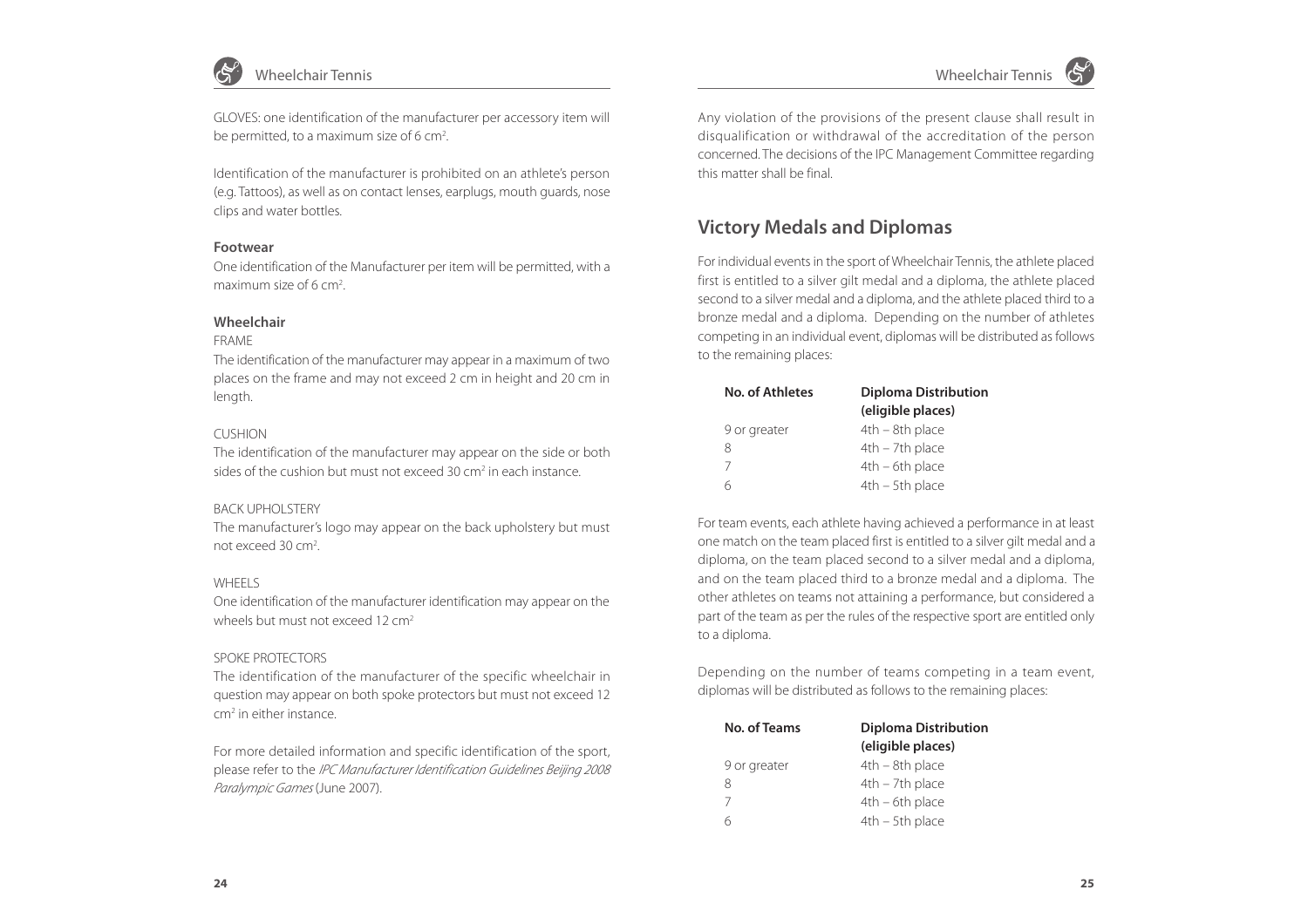

The IPC Technical Manual on Protocol (2007 Version) will apply to all matters regarding victory ceremonies, medals and diplomas distribution for the competitions of the Beijing 2008 Paralympic Games.

### **Doping Control**

Doping Control Programme for the sport will be implemented in accordance with the IPC Anti-Doping Code, the World Anti-Doping Code and its relevant International Standards.

The Test Distribution Plan will be established on the basis of the consultation and communication between the IPC and BOCOG.

The Doping Control Procedure, which is ISO9001:2000 certified, will be stipulated and implemented according to the International Standard for Testing.

Sample analysis will be performed in the WADA-Accredited Laboratory in Beijing (Olympic Anti-Doping Laboratory).

# **Services**

### **Accommodation**

### **Paralympic Village**

During the Beijing 2008 Paralympic Games, athletes and officials will reside in the newly-built Paralympic Village. The Beijing Paralympic Village is located at the northern end of Beijing's north-south "central axis" and is a key component of the Olympic Green for the Beijing 2008 Paralympic Games. It spreads across about 66 hectares and lies adjacent to the Olympic Forest Park to its north and the major Paralympic venues to its south. It is a beautiful area with convenient transportation.

The Paralympic Village will be open on August 30, 2008 and close on September 20, 2008. It is composed of three neighboring zones, the Residential Zone where the NPC delegations are housed, the International Zone which contains retail and recreation services and the Operational Zone where transport and logistic facilities are located. Valid Paralympic Village accreditation is required to access the three zones.

During the Games-time, about 4,000 Paralympic athletes and 2,200 NPC team officials (including 1,800 wheelchair users) will be living in the Village where accessible facilities will be ready in the residential buildings and public domain. There will be two buildings hosting approximately 1,000 Games Officials in the Village.

In addition to the Beijing Paralympic Village, the Qingdao Paralympic Village and Hong Kong Paralympic Village will be available to accommodate sailing and equestrian athletes and officials.

#### *Residential Zone*

Twelve Resident Centres throughout the Village will provide front desk operation and related information for the Village residents. Twenty-fourhour catering services will be provided in the Main Dining Hall, taking into consideration the special needs of national and religious habits and traditions. A separate dining area will be available for Games Officials. The Main Dining Hall will be adjacent to the Transport Mall while the Casual Dining Hall will be located among the residential buildings. Separate area will be used for orthotics, prosthetics and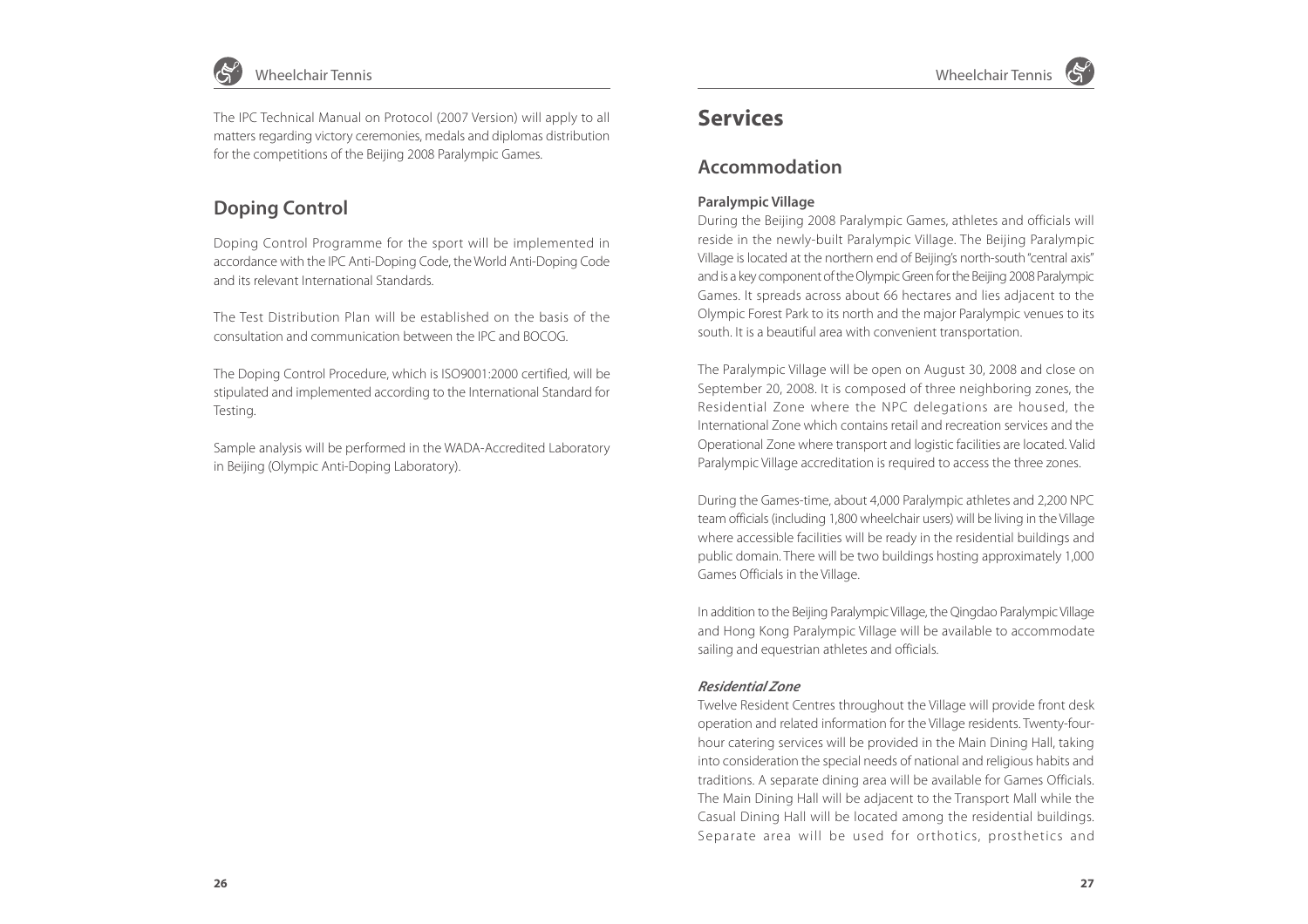wheelchair repair centre in the Main Dining Hall. Sports Centre, jogging route, tennis, basketball and volleyball courts will be available. Other recreation facilities include Internet Café, DVD Lounge and games room. Classification Coordination Centre, located within the Sports Centre will be used to classify athletes before the Opening Ceremony. Worship and meditation areas will be available in the Religious Centre to provide five main religious services. The Polyclinic will be located in the Residential Zone among the residential buildings, providing medical services, first aid station and doping control facilities. Twenty-four-hour internal transport is available to provide convenient transportation for residents in the Village. The NPC Services Centre will provide services such as mail service, Rate Card, logistics, etc. Each sport will have a sport information desk in the Sport Information Centre (SIC) which is co-located with the NPC Services Centre to provide all information pertaining to competition. A classification help desk will be available in SIC while the Classification Coordination Centre inside the Sports Centre is closed after the Opening Day of the Games.

Access to the Residential Zone will be restricted to athletes, NPC team officials, Additional Officials, Games Officials and accredited Village staff. NPC guests are allowed in the Residential Zone while accompanied all the time by a properly accredited member of NPC who is a resident of the Paralympic Village.

#### *International Zone*

The Welcome Ceremony Stage will be built in this zone to host the NPC welcome ceremonies. Retail services containing general store, bank, photo shop and café will be available for the residents and guests.

#### *Operational Zone*

Parking Lots, Welcome Centre, Guest Pass Centre, Transport Mall and Logistics Centre are available in the Operational Zone. The western and eastern Parking Lots provide NPCs with about 1,000 spaces. The multi-functional Welcome Centre provides services including Arrivals and Departures, Accreditation, and Delegation Registration Meeting. Guest Pass Centre will be available in the Main Entry Area of the Paralympic Village to provide the Guest Pass services for the NPC guests and the media.

### **Accreditation**

BOCOG will operate its accreditation according to the latest IPC Accreditation and Sport Entries at the Paralympic Games – Users' Guide published in September 2007.

The Paralympic Identity and Accreditation Card, when presented together with a valid passport or other official travel document of the holder, will be accepted as the multiple-entry visa to the People's Republic of China from 0:00 (Beijing Time), August 6, 2008 to 24:00 (Beijing Time), October 16, 2008.

The Paralympic Identity and Accreditation Card must be validated upon arrival in the People's Republic of China. The validation begins on August 27, 2008.

#### **Deadlines**

The closing date for the Paralympic accreditation applications and the IPC Eligibility Code Forms is 24:00 (Beijing Time), May 2, 2008. BOCOG will send a report to each NPC. NPCs must confirm the accuracy of this report by July 2008.

All athletes and NPC team officials possible to participate in the Beijing 2008 Paralympic Games (qualified or not) must apply for accreditation by May 2, 2008. Athletes or NPC team officials who fail to meet this deadline will not receive their Paralympic Identity and Accreditation Cards before departing for China and will have to go through the normal channel to apply for entry visa.

#### **Accreditation Centres**

Nine Accreditation Centres are scheduled for the Beijing 2008 Paralympic Games:

- Paralympic Family Accreditation Centre at the Paralympic Family Hotel,
- Paralympic Village Accreditation Centre in the Welcome Centre of the Paralympic Village,
- Media Accreditation Centre near IBC and MPC,
- Uniform Distribution and Accreditation Centre at Haidian Exhibition Hall, and
- Five Accreditation Centres outside Beijing, including one in Qingdao and four in Hong Kong SAR.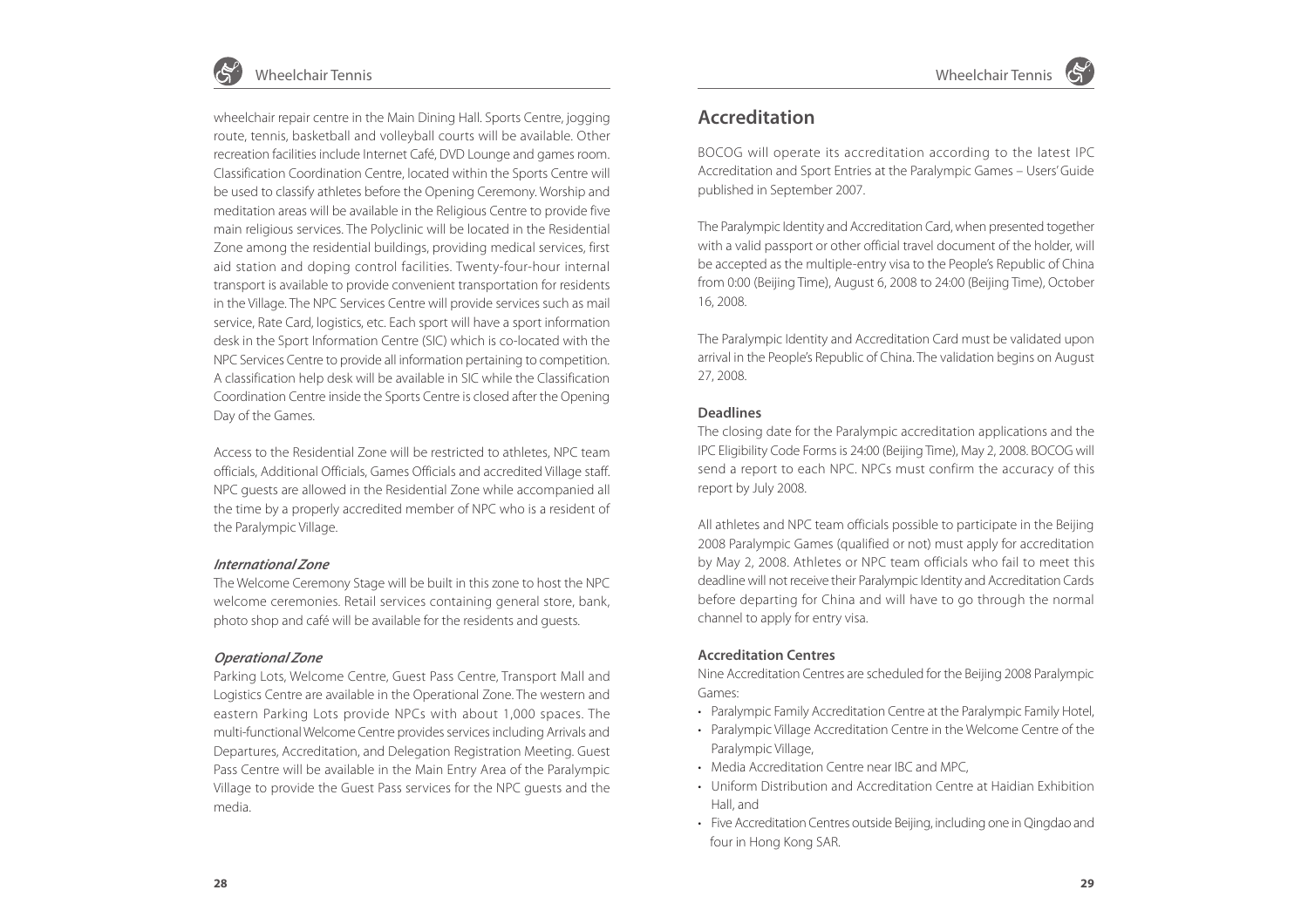



Additionally, there will be one validation centre at the Beijing Capital International Airport.

#### **Accreditation Categories**

For categories, population and access privileges please refer to the Accreditation Chart of the IPC Accreditation Guide.

### **Accredited Seating**

Accredited athletes will be granted access to the Accredited Seating Area.

Each venue will provide a designated seating area for athletes and NPC team officials. This area will consist of two stands. These are:

- Athletes' stand (A), for athletes and NPC team officials of the same sport, and
- Different sport athletes' stand (DsA), for athletes and NPC team officials of different sports.

Access to the A stand will be granted with the Accreditation Card. Access to the DsA stand will be gained by a combination of Accreditation Card and ticket.

### **Medical Services**

Medical services will be provided for everyone within the Paralympic venues during the Beijing 2008 Paralympic Games.

#### **Medical Services at the Competition Venues**

Medical services will be ready in the athlete area and spectator area during the operation of the competition venues. In the athlete area, efficient and effective medical care services from BOCOG physicians, first aid staff and physiotherapists will be available for athletes and other accredited individuals in this area. In the spectator area, necessary services will be accessible for spectators, media and other accredited individuals.

Ambulance service will be fully ready in both areas.

#### **Medical Services at the Training Venues**

Emergency medical services supported by ambulances will be provided for athletes during all official training sessions at the training venues.

#### **Medical Services at the Paralympic Hospitals**

During the Games, if accredited participants cannot be provided with requiring medical care at the Paralympic venue medical facilities, they will be transported via on-site ambulance to a designated Paralympic hospital.

#### **Medical Services at the Paralympic Village**

The Polyclinic, located in Residential Zone, will provide comprehensive medical services for all accredited individuals with access to the Village. These services will include Internal Medicine, General Surgery, 24-hour emergency services, sports medicine, physiotherapy, dental care, radiology, orthopedics, eye care, ENT, pharmacy services and laboratory services etc. Besides, ambulances standby will be scheduled 24 hours a day for transport to the designated Paralympic hospitals.

An Orthotic, Prosthetic and Wheelchair Repair Centre will provide services through a fully equipped maintenance workshop.

An ambulance in the International Zone will be available to accredited personnel needing on-site medical care and first aid/transport services.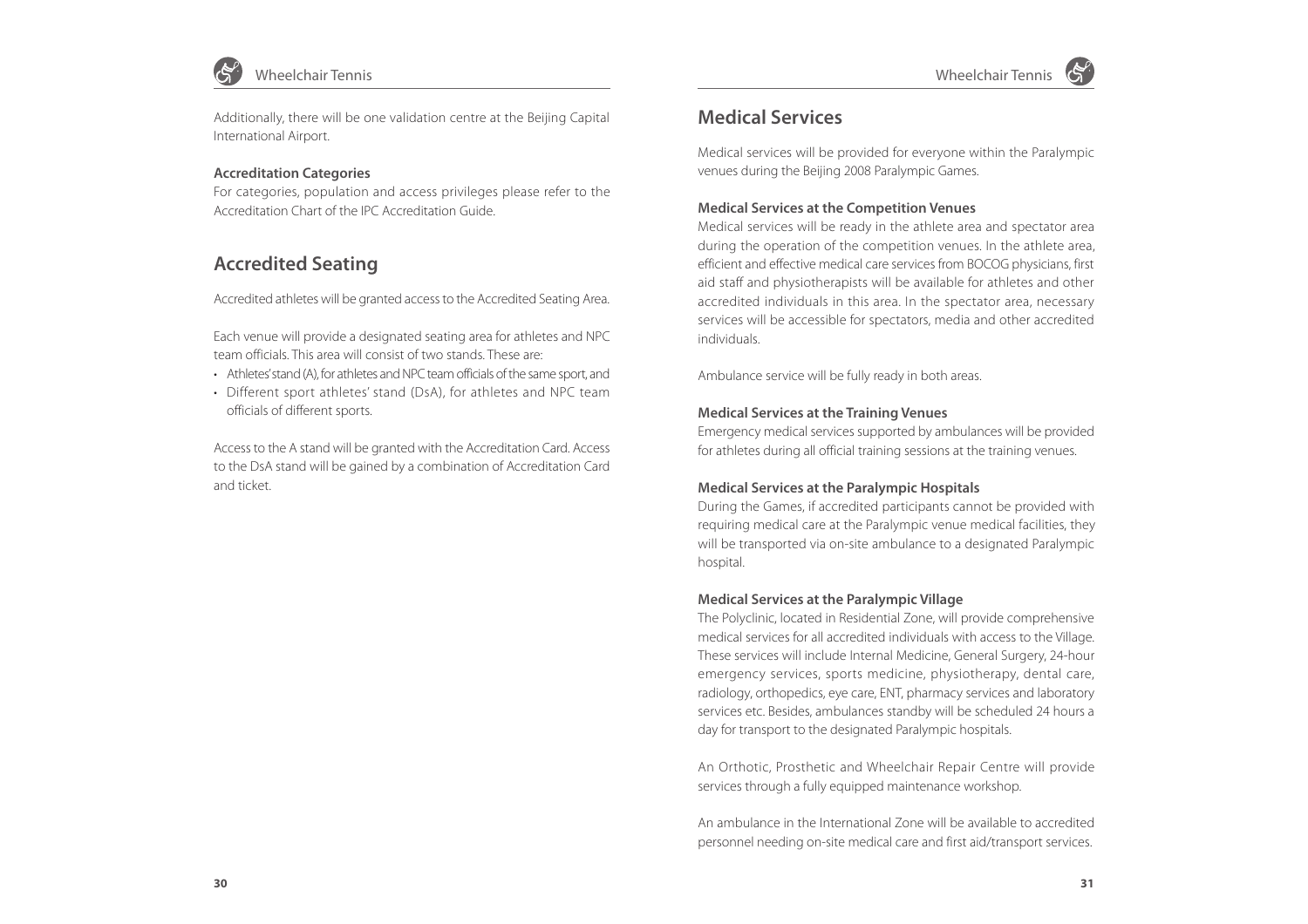

### **Sport Information Services**

#### **Sport Information Desks**

All Sport-specific information will be available at two sport information desks. One will be located at the competition venue and the other is at the Sport Information Centre (SIC) in the Paralympic Village. Both desks will provide information such as competition schedule, training schedule, results/start lists, sports technical information and communications.

The sport information desk at the competition venue will be open on each training and competition day, starting from August 30, 2008.

The sport information desk at the SIC in the Paralympic Village will be open daily from August 30, 2008, when the Paralympic Village opens until the conclusion of the Paralympic Games. Opening hours will be from 07:00 to 23:00.

#### **INFO2008**

Sport-specific information will also be available at all INFO2008 terminals, which will provide all Paralympic Family members with access to the Information Diffusion System. INFO2008 terminals will be operational from MPC operation to the conclusion of the Paralympic Games.

INFO2008 is an intranet system for the Beijing 2008 Paralympic Games that provides various Paralympic-related information, including games results, games news, athletes' biographies, medal standing, world records, competition schedules, transportation and weather. All information in INFO2008 system will be available in two languages: English and Chinese. All members of the Paralympic Family and the accredited media representatives will be allowed access to INFO2008. The INFO2008 terminals will be allocated to all competition venues and some of non-competition venues, such as the International Broadcast Centre and the Paralympic Village.

#### **Technology Helpdesk**

Technology Helpdesk provides the technical support for members of the Paralympic Family, the BOCOG staff and the media. The technical services cover technical systems and products provided by BOCOG, including rate card products.

Technology Helpdesk is composed by centralized Level 1, venue support team and Technical Operation Centre (TOC) experts. As the contact point with end users, Level 1 is located in TOC. Users in competition venues and non-competition venues (except for the Paralympic Village) can submit their technical request to Level 1 by dialing service numbers or sending emails. Technology Helpdesk will provide on-call, on-site or remote technical support.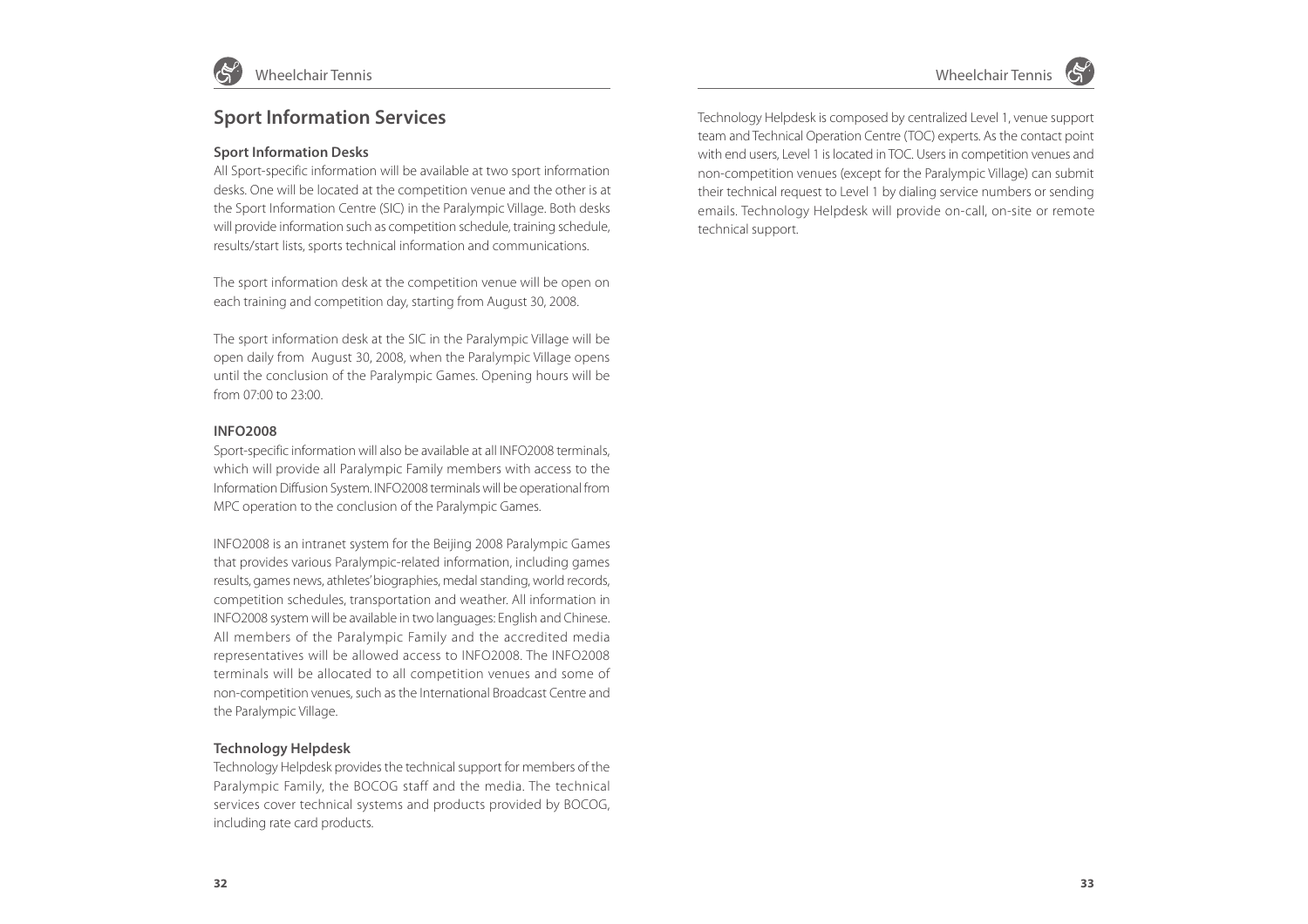

### **Transportation**

Transport services between the airport, Paralympic Village, training and competition venues will be provided for athletes and NPC team officials. The services will commence on August 28, 2008 and conclude on September 20, 2008.

#### **Arrival / Departure**

During the periods of arrival and departure, designated shuttle buses will be provided on demand for athletes and NPC team officials arriving collectively while shared shuttle buses will be provided for those arriving individually.

#### **Transport to the Competition Venues**

In accordance with the competition schedule, shuttle buses will be provided for athletes and NPC team officials to/from the Paralympic Village to the competition venues.

#### **Transport to the Training Venues**

In accordance with the training schedule, shuttle buses will be provided for athletes and team officials to/from the Paralympic Village to the training venues.

Transport services for training will cease at 13:00 on the day of the Opening Ceremony. For those who still require training, it is requested to use the NPC designated vehicles to the training venue.

#### **Vehicles for Accompanied Equipment**

Vehicles will be provided on demand for those athletes who have a large amount of accompanied equipment.

#### **Transport for Spectating Athletes and NPC Team Officials**

Shuttle bus services will be provided for spectating athletes and NPC team officials.

#### **Accessible Vehicles**

Low chassis buses will be provided for athletes with a disability to/from training and competition venues, the Village and other official activities.

#### **Transport Services for Co-host Cities** *Intercity Transport Service*

Air transport service will be provided for athletes and NPC team officials traveling between Beijing and co-host cities.

#### *Local Transport Service*

Transport services will be provided for athletes and NPC team officials as well as accompanying luggage traveling between the airport, official accommodations and venues.

A number of Volkswagen vehicles will be provided for each delegation according to its size.

## **Weather Conditions**

In September, the average temperature is 20.0°C (68.0°F), the maximum is  $34.4^{\circ}$ C (93.9 $^{\circ}$ F), the average humidity is 68 per cent, and the average precipitation is 45.5 mm.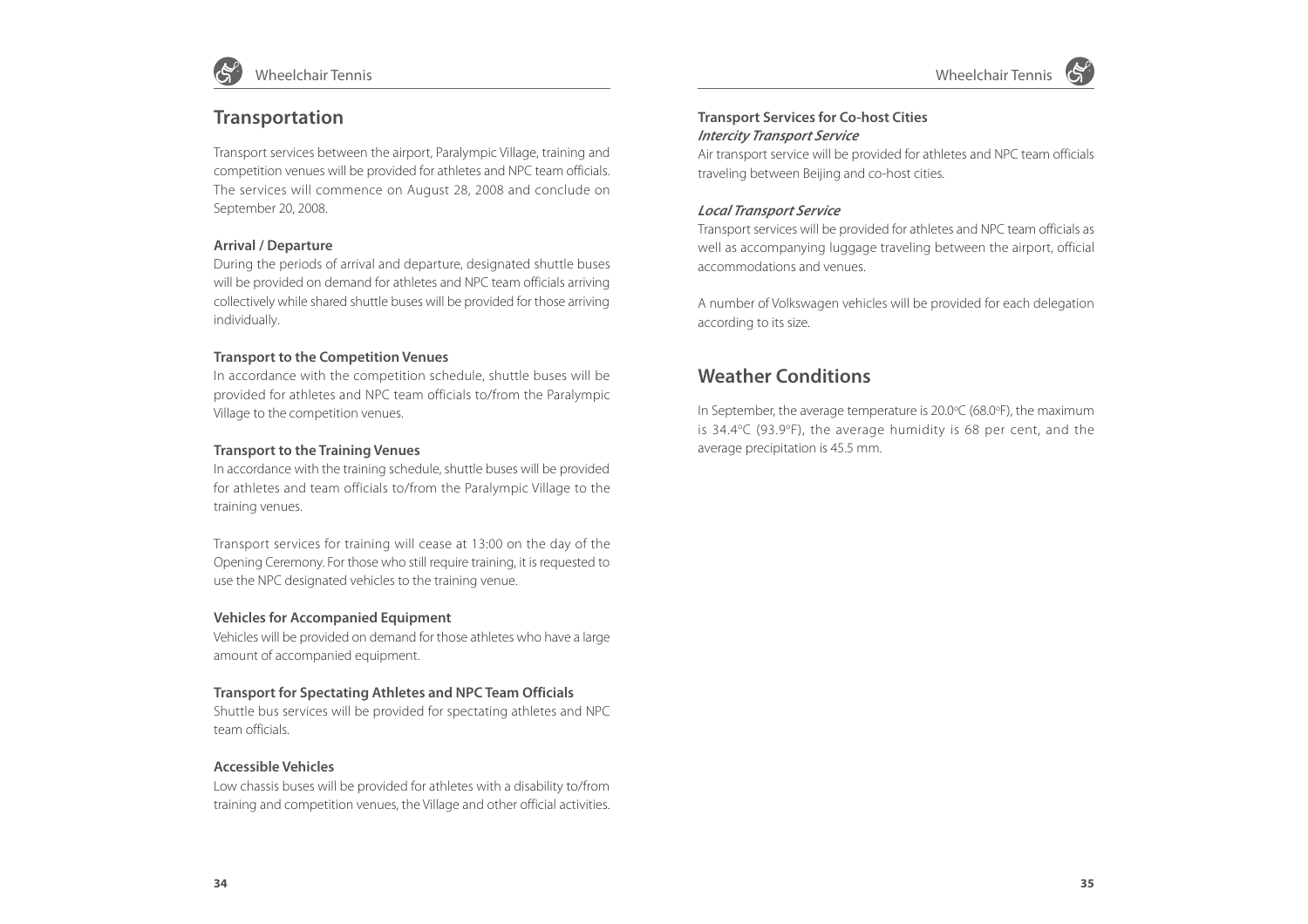



## **Contacts**

### **International Paralympic Committee (IPC)**

**President:** Sir Philip Craven, MBE **Chief Executive Officer:** Xavier Gonzalez **Sport Director: David Grevemberg** 

#### **Contact Details**

Address: Adenauerallee 212-214 53113 Bonn Germany Tel: +49 228 2097 200 Fax: +49 228 2097 209 Website: http://www.paralympic.org

### **Beijing Organizing Committee for the Games of the XXIX Olympiad (BOCOG)**

**President:** Liu Qi **First Vice-President:** Chen Zhili **Executive Presidents:** Liu Peng, Wang Qishan, Deng Pufang **Executive Vice-Presidents:** Liu Jingmin, Li Zhijian, Wang Wei, Yu Zaiqing, Duan Shijie, Jiang Xiaoyu, Li Binghua, Yang Shu'an, Tang Xiaoquan **General Secretary:** Wang Wei **Sport Director:** Yang Shu'an

**BOCOG International Relations Department Director:** Zhao Huimin

#### **Contact Details**

Address: NPC Relations & Services No.267 Beisihuan Zhonglu, Haidian District Beijing 102008 China Tel: +86 10 6669 1889 Fax: +86 10 6669 0346

#### **BOCOG Sport Department**

**Director:** Zhang Jilong **Wheelchair Tennis Competition Manager:** Chen Shu Email: chenshu@beijing2008.cn

### **International Tennis Federation (ITF)**

**President:** Francesco Ricci Bitti **Wheelchair Tennis Technical Delegate:** Ellen de Lange **Acting Secretary General:** Paul Smith

#### **Contact Details**

Address: Bank Lane Roehampton London SW15 5XZ United Kingdom Tel: +44 20 8878 6464 Fax: +44 20 8392 4741 Email: wheelchairtennis@itftennis.com